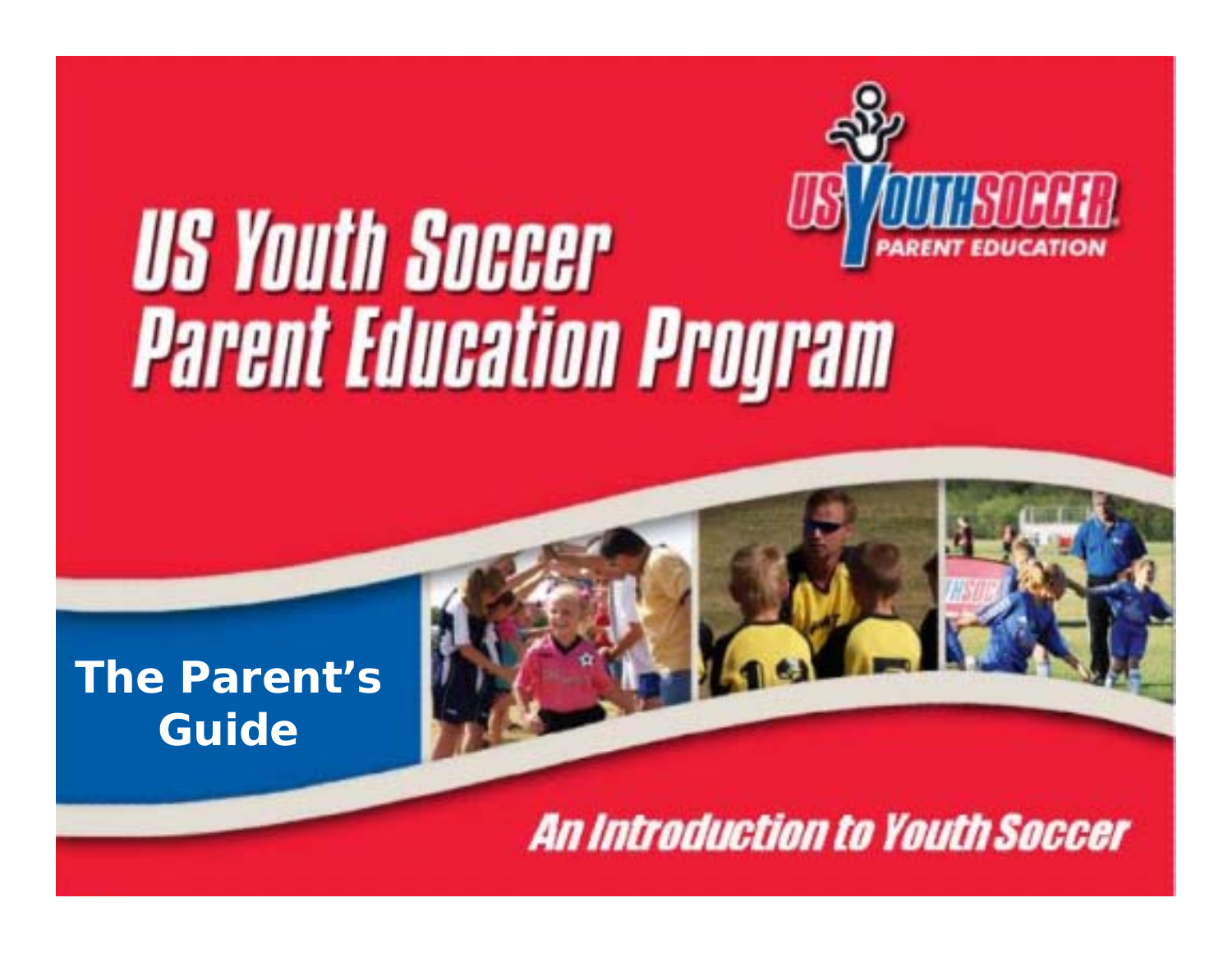

US Youth Soccer provides a healthy activity through its recreational and small sided games programs. These programs emphasize FUN, and de-emphasize winning at all costs. Every child is guaranteed playing time and the game is taught in a fun and enjoyable atmosphere.

For the player with advanced skills and greater ambition, highly competitive leagues are offered. This player might have his or her sights set on a college soccer scholarship or playing for the U. S. Olympic or National teams.

US Youth Soccer is the largest member of the United Stated Soccer Federation, the governing body for soccer in the United States. US Youth Soccer is a nationwide body of over 600,000 volunteers and administrators, and over 300,000 dedicated coaches. Most of the coaches are also volunteers. US Youth Soccer registers over 3,000,000 youth players between the ages of five and nineteen. US Youth Soccer is made up of 55 member State Associations; one in each state, and two in California, New York, Ohio, Pennsylvania and Texas.

US Youth Soccer is nonprofit and educational organization whose mission is to foster the physical, mental and emotional growth and development of America's youth through the sport of soccer at all levels of age and competition. Our job is also to make it fun, and instill in young players a lifelong passion for the sport.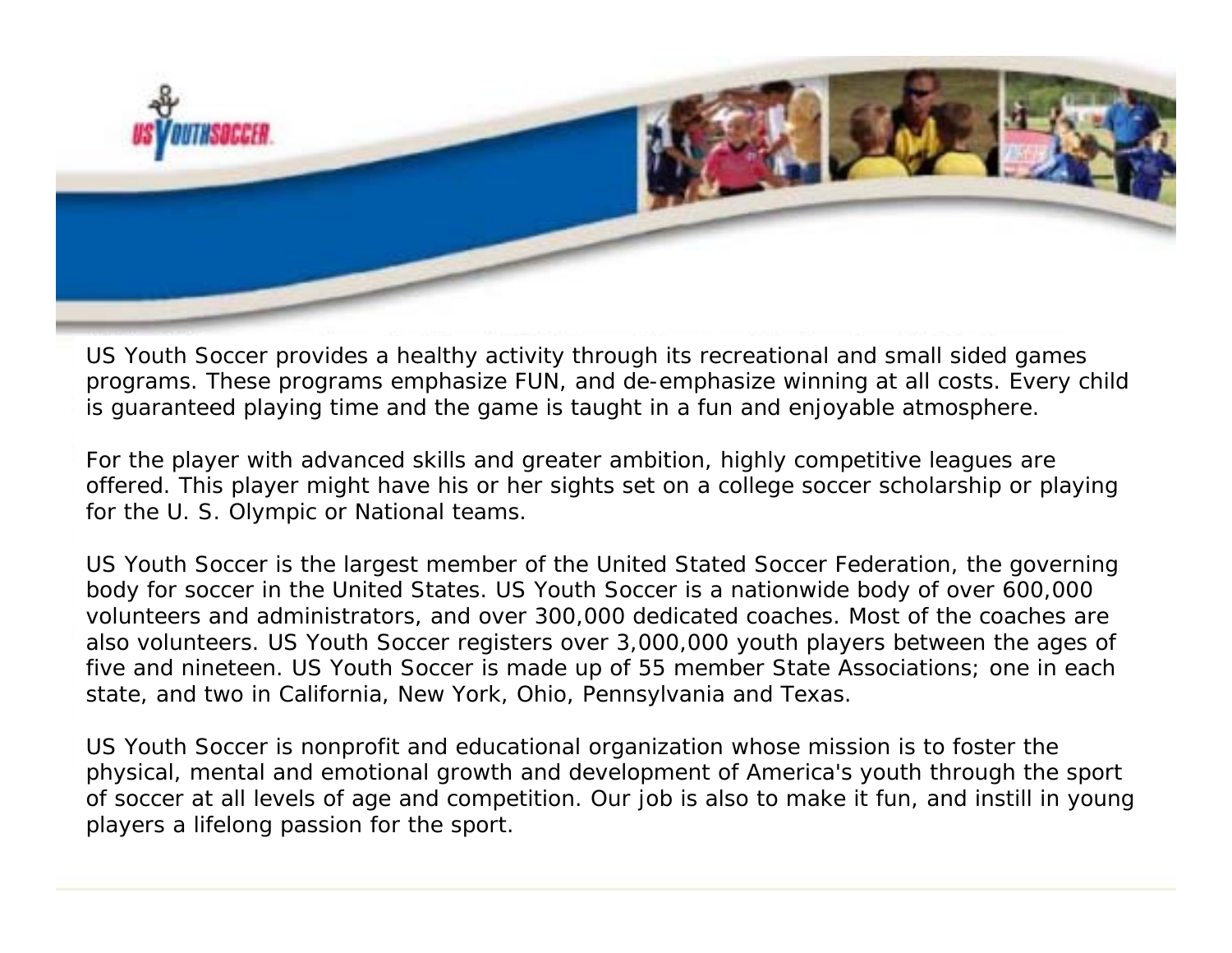

The spirit of a child knows no bounds until limited by adults.

## *The Parent's GuideAn Introduction to Youth Soccer*

**The guide is designed to provide a tool to assist parents new to the game of soccer to grow the spirit without limiting the child.**

**US Youth Soccer Coaching Committee and Coaching Education Department**

©2005 US Youth Soccer Association, Inc.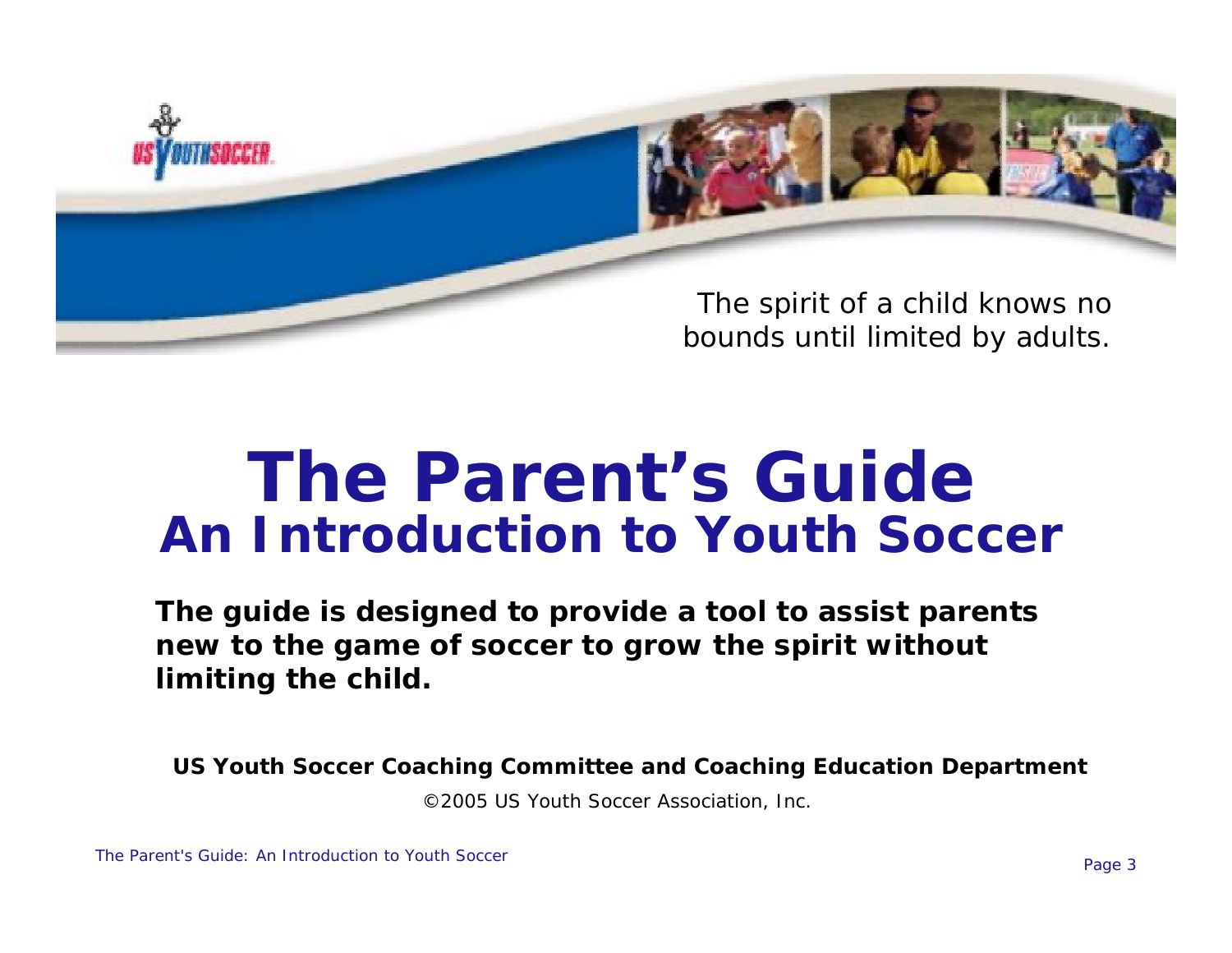

#### **An Introduction to Youth Soccer**

I just signed my child up for soccer! Now what do I do?

I don't know anything about this game.

I know that a lot of kids play it and love it. I know they use a white ball with some designs on it, that looks like a basketball. but rolls on the ground.

#### **Now what do I do?**

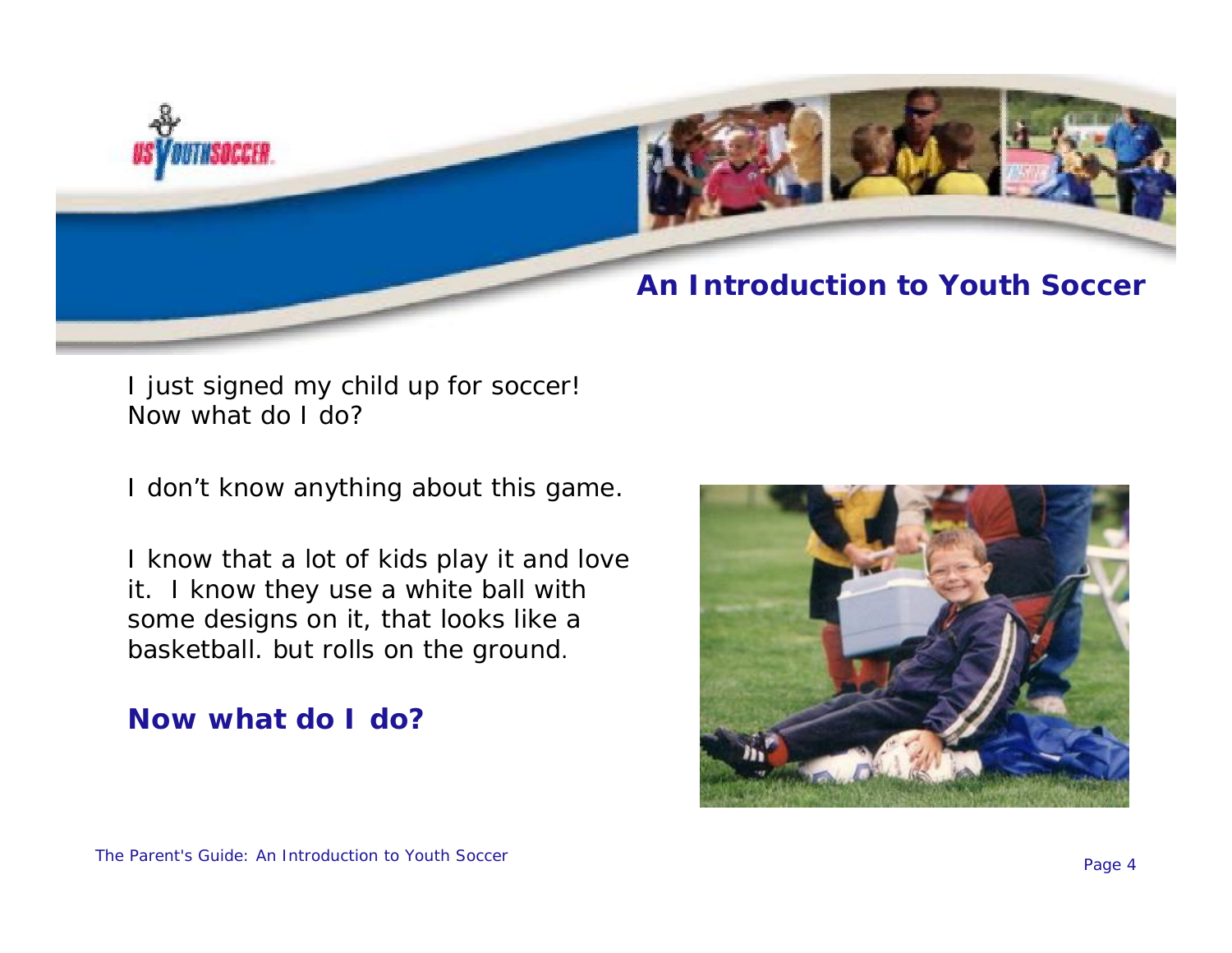

#### **Relax and Prepare for FUN!**

#### **Kids love soccer because it is FUN!**

- • From an early age, every child loves to play with a ball. Soccer is just playing with the ball, except with others and with a few simple rules. Soccer is having **FUN!**
- • The rules at the basic level are: the ball is shared with your teammates; the ball is kept away from your opponents; everyone has to "play nice;" every child gets their time with the ball and everyone has **FUN!**

#### **Basic equipment for soccer parents**

- • Comfortable lawn chair – comfort is important because you are going to be spending a lot of the time sitting in that chair watching youth soccer players having **FUN!**
- • Comfortable clothing – you will be out in the sun, the rain, the heat and the cold. Dress comfortably so you can sit in that chair and watch youth soccer players having **FUN!**
- •A sense of humor and joy at watching youth soccer players have **FUN!**

*"Real SOCCER... equals 2 Feet + 1 Ball - The rest is your... Imagination"*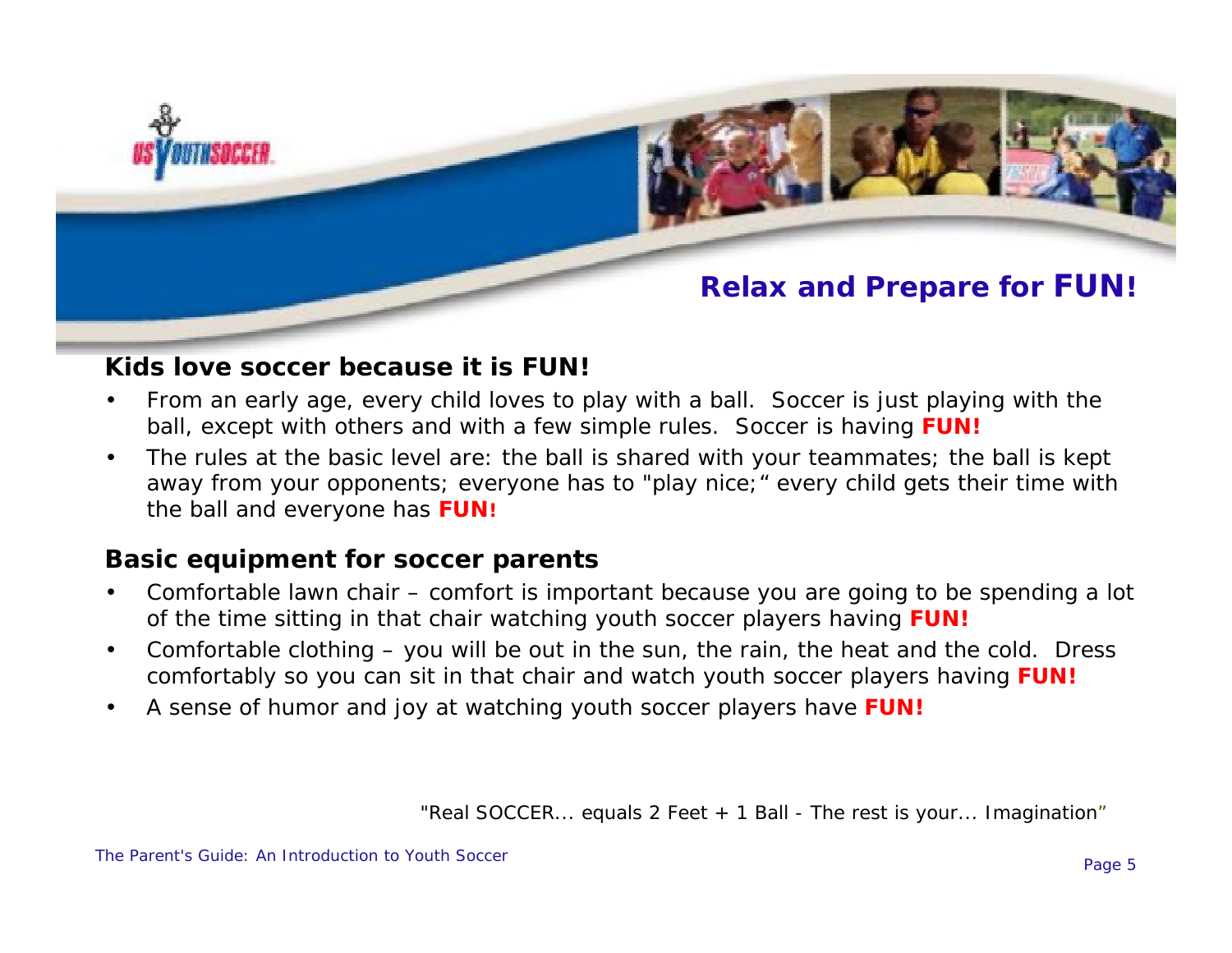

#### **How to be a Supportive Parent**

#### **Supportive Soccer Parents**

- • Give consistent encouragement and support to their children regardless of the degree of success, the level of skill or time on the field.
- • Stress the importance of respect for coaches through discussions with their children, and highlight the critical nature of contributing to the team and its success.
- • Serve as role models, see the "big picture" and support all programs and all players.
- • Leave coaching to coaches and do not criticize coaching strategies or team performance.
- • Avoid putting pressure on children about playing time and performance.



**Sports Done Right ™** The Maine Center for Sport and Coaching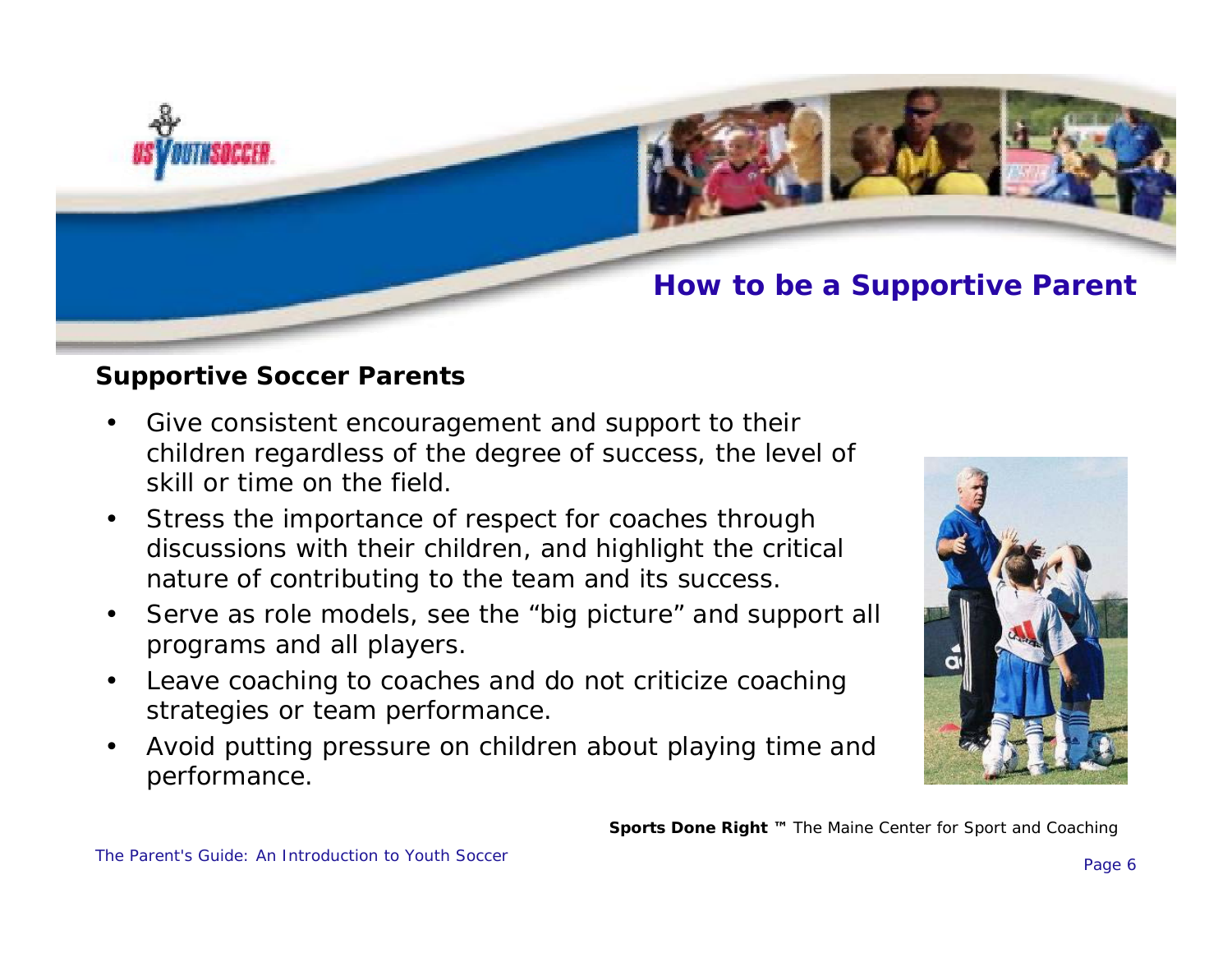

#### **Why Do Players Play?**

- 1. To have fun
- 2. To be with their friends
- 3. To make new friends
- 4. To improve and learn
- 5. To feel good
- 6. To wear the stuff



"Make sure she knows that you are there because it is fun for you to watch her participate, not because you want to criticize."

> Caroline Silby, PH.D, Author of *Games Girls Play: Understanding and Guiding Young Female Athletes*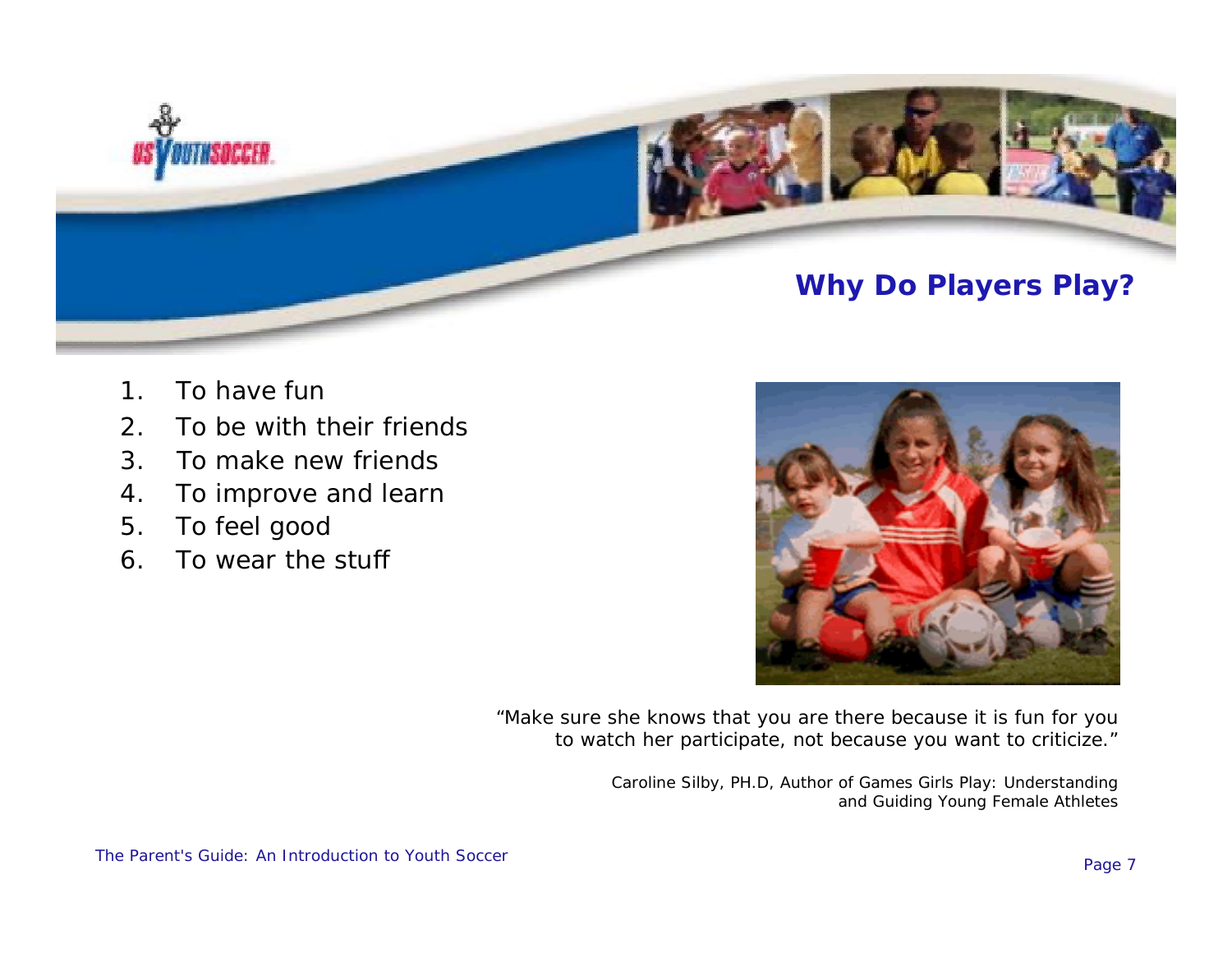

#### **Six Guidelines for Soccer Parents**

Have you ever seen a truly gifted player sitting on the bench on any team unless the game was out of reach or the player was injured or winded? - Aicinena, 124

- 1. Cheer
- 2. Relax and Let Them Play
- 3. Yelling Directions = Distraction
- 4. Remember, They Are Your Genes
- 5. Have Reasonable Expectations
- 6. Meet with the Coaches

The greatest gift that you can give to your children throughout their sporting involvement is support. When asked what it is that they would most like from their parents in terms of support, most children suggest encouragement and acceptance of their choices.

-Australian Sports Commission

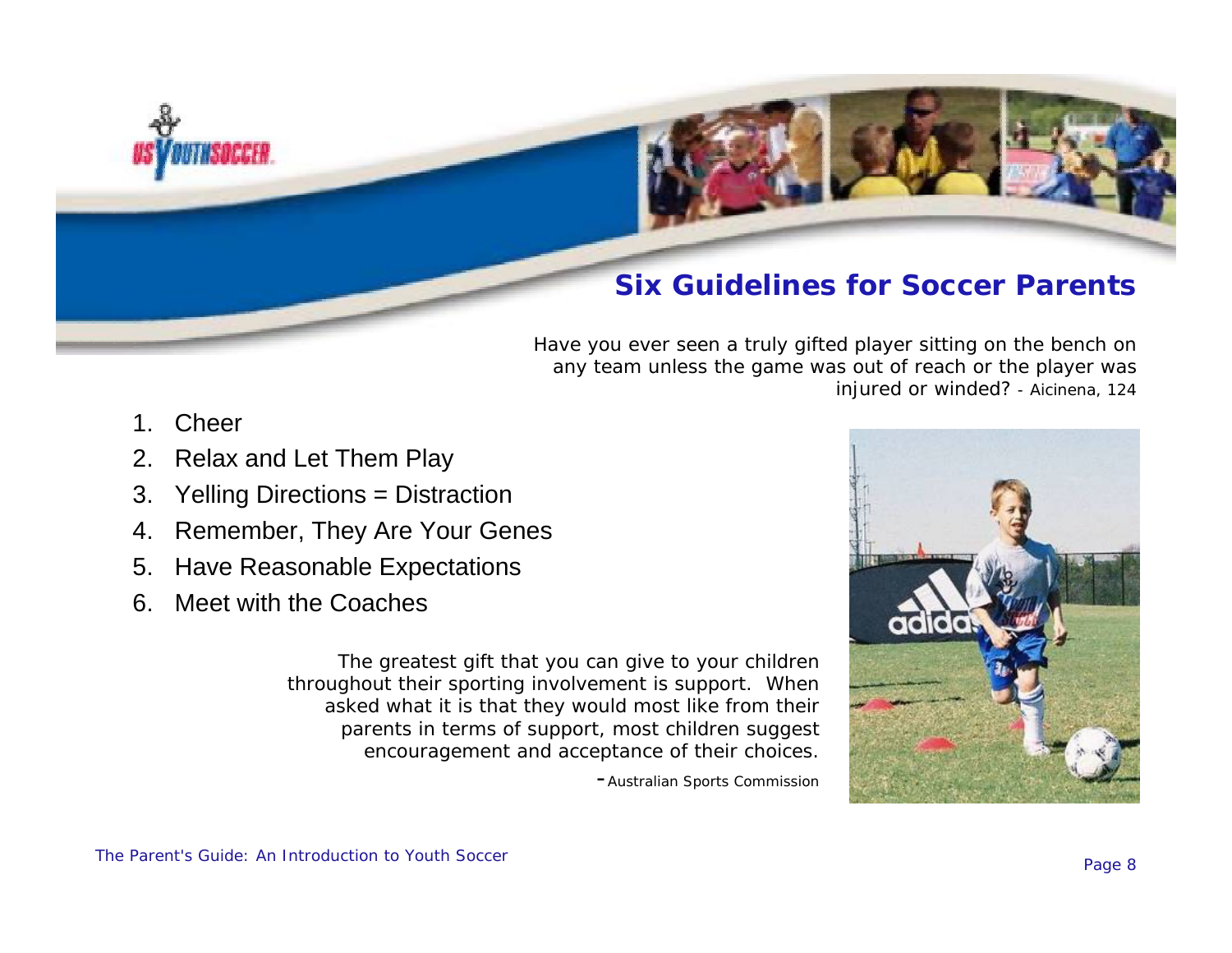

#### **Why Do Players Quit?**

- 1. Criticism and yelling
- 2. No playing time
- 3. Over emphasis on winning
- 4. Poor communication
- 5. Fear of making mistakes
- 6. Boredom
- 7. Not learning



"Adult spectators, coaches and league administrators are guests At the children's games. We are guests because if no adult attended, our hosts, the children, could still have a game."

Douglas E. Abrams, University of Missouri-Columbia School of Law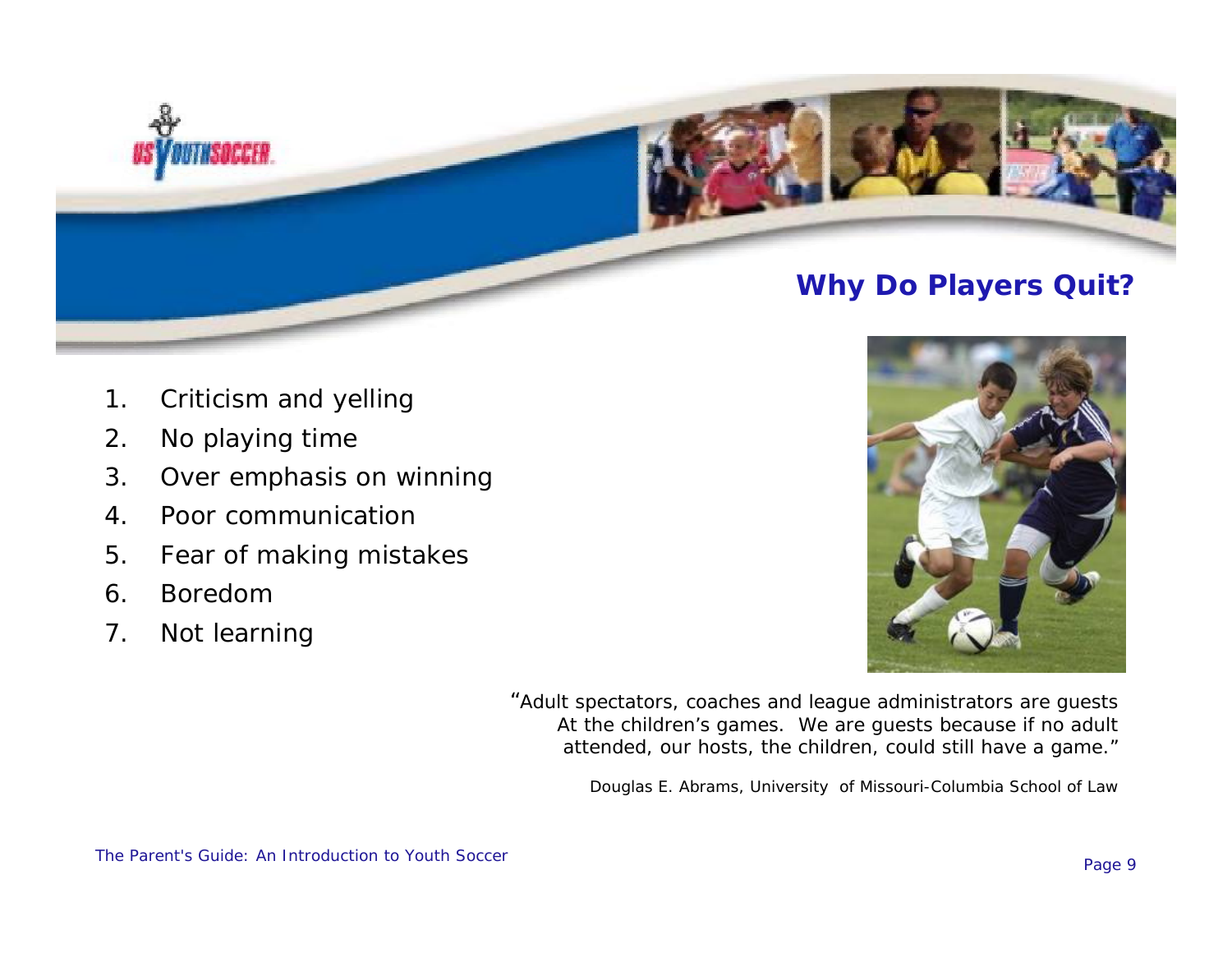![](_page_9_Picture_0.jpeg)

#### **Four Red Flags for Parents**

- **1. Living Out Dreams** A parent who is continuing to live personal athletic dreams through his/her child has not released his/her child to the game.
- **2. Too Involved** If a parent tends to share in the credit when the child has done well in sport or has been victorious, the parent is too involved.
- **3. Trying Too Hard** If a parent is trying to continue to coach his child when the child probably knows more about the game than the parent does, he has not released the youth athlete.
- **4. Too Serious** A parent should realize that he is taking everything too seriously and has not released the child to the activity when the parent:
	- •is nervous before his/her child's game.
	- •has a difficult time bouncing back when the player's team suffers a defeat.
	- •makes mental notes during a game so he can give his child advice at the conclusion of the game.
	- •becomes verbally critical of an official.

"Teaching Character through Sport: Developing a Positive Coaching Legacy" by Bruce Brown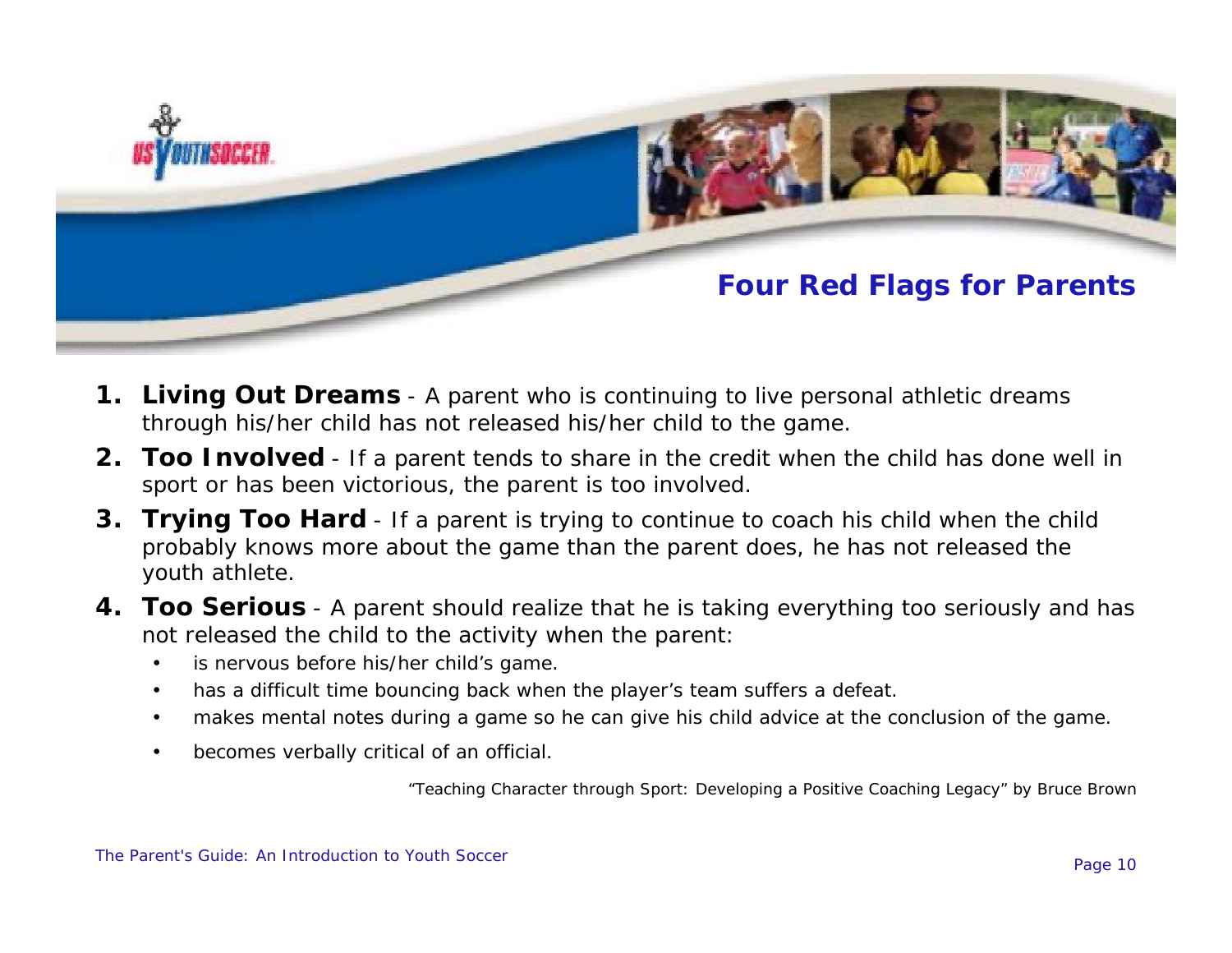![](_page_10_Picture_0.jpeg)

#### **How Do I Start?**

#### **Find out why YOUR child wants to play soccer! Ask the real questions?**

- •Why do YOU want to play soccer?
- •What is fun about soccer for YOU?
- • What do YOU like to hear from ME before, during and after YOUR GAMES ?

"Everyone forgets today's score before the end of the season, but decades later the children still remember the adults whose affection and support remained steadfast regardless of the scoreboard." Abrams, 2002

![](_page_10_Picture_7.jpeg)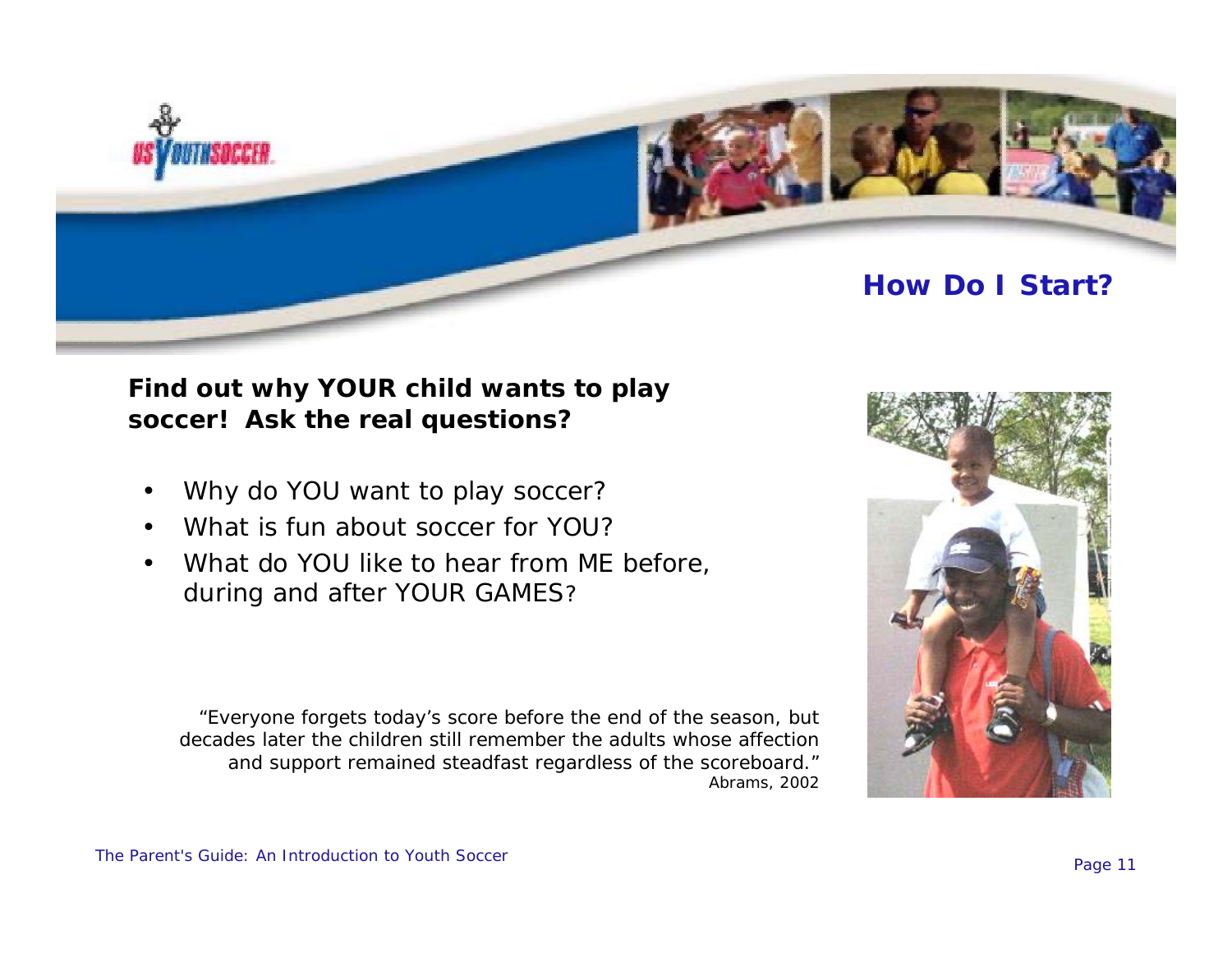![](_page_11_Picture_0.jpeg)

# **Meeting Your Child's Needs**

#### **Once you have asked the questions, LISTEN to the answer and learn….**

- • Shape your support to meet your child's expressed desires; make his/her dreams come true.
- • Ask yourself "What can I do to assist my child in being successful in meeting his/her goals for participation in soccer?"

![](_page_11_Picture_5.jpeg)

92% of student-athletes believe participating in sports helps them to be a better person.

97% of student-athletes say the main reason they play sports is because it is fun and exciting.

*"The Athletes Speak Survey 2002-2004," a survey of pilot projects conducted by the National Center for Student Aspirations involving Maine and Massachusetts student athletes.*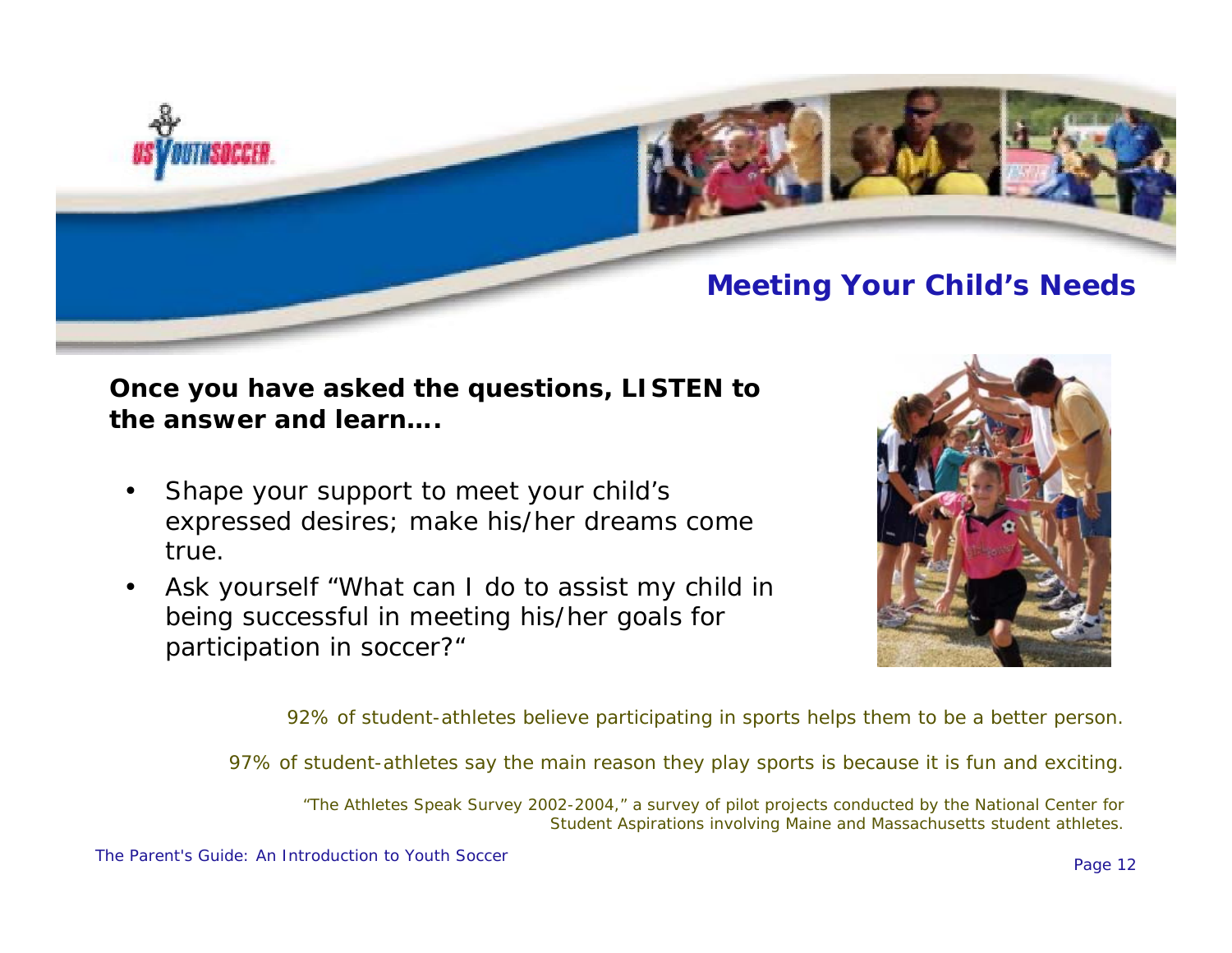![](_page_12_Picture_0.jpeg)

### **Four Emotional Needs of Players**

#### **Children have four basic emotional needs in organized sports**

- 1. To be treated like children, not miniature professionals
- 2. To be treated like children, not miniature professionals
- 3. Adult role models whose sportsmanlike behavior helps make participation fun
- 4. To play without unhealthy pressure to win imposed by parents and coaches

Douglas E. Abrams; Villanova Sports Journal, 2002

![](_page_12_Picture_8.jpeg)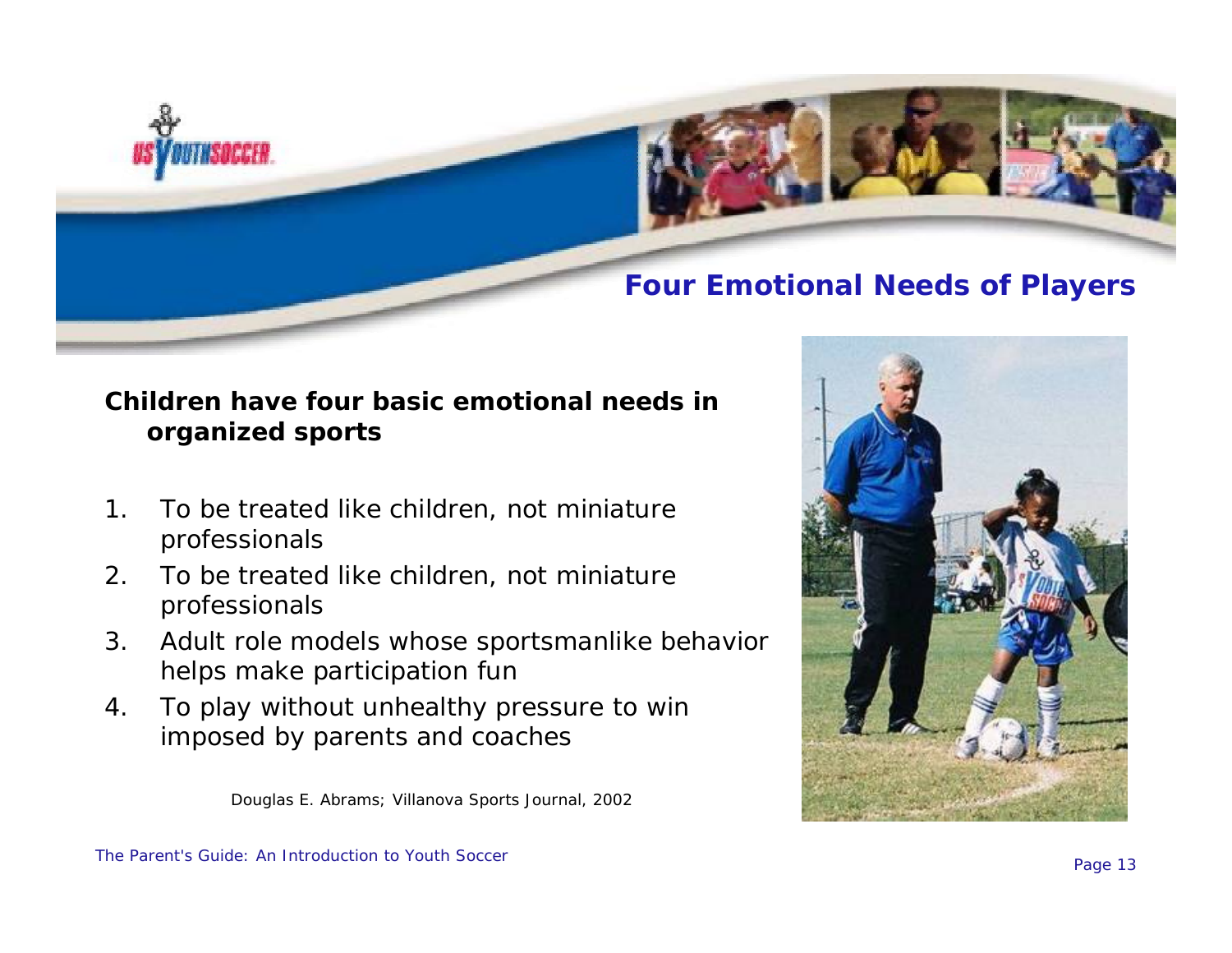![](_page_13_Picture_0.jpeg)

#### **Being a Good Soccer Parent**

- • **Encourage your child** regardless of his or her degree of success or level of skill.
- • **Ensure a balance** in your student athlete's life, encouraging participation in multiple sports and activities while placing academics first.
- • **Emphasize enjoyment**, development of skills and team play as the cornerstones of your child's early sports experiences.
- • **Leave coaching to coaches** and avoid placing too much pressure on your youngster about playing time and performance.
- • **Be realistic** about your child's future in sports, recognizing that only a select few earn a college scholarship, compete in the Olympics or sign a professional contract.
- • **Be there** when your child looks to the sidelines for a positive role model.

**Sports Done Right ™** *The Maine Center for Sport and Coaching*

![](_page_13_Picture_9.jpeg)

Athletic participation must be healthful, positive and safe for everyone involved, conducted in an environment that teaches values and ethics, strengthens the community, promotes competition without conflict and enriches the lives of the athletes.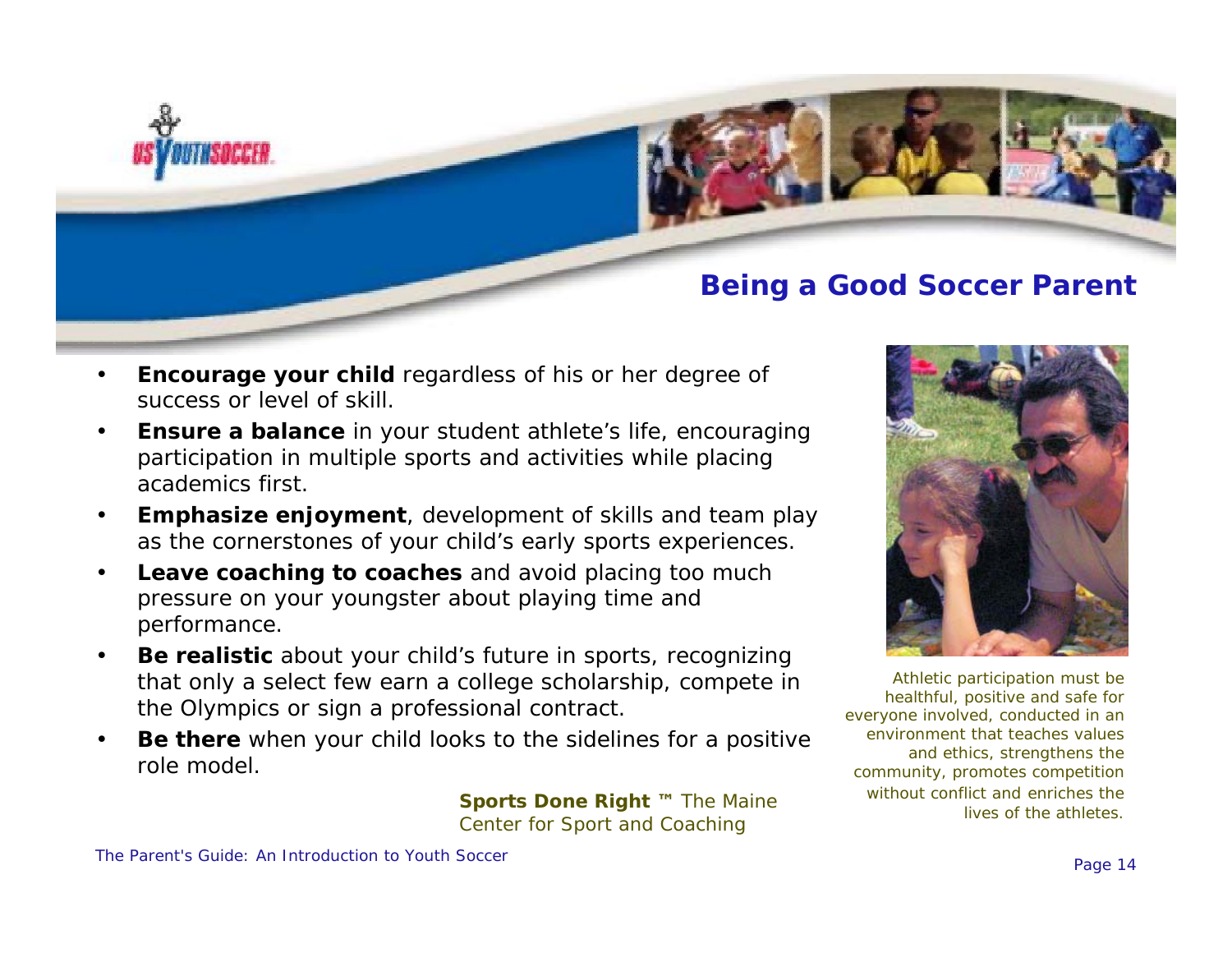![](_page_14_Picture_0.jpeg)

#### **What Can I Expect?**

- • Children differ greatly due to age, gender and maturity
- • Soccer is "the game for all kids" and that means there will be all types of kids playing together
- • Most volunteer directed programs are conducted by parents and coaches who know they will be involved for only a few years while their own children are involved
- • 85% of volunteer directed youth sports are coached by parents with a child on the team
- • Women coach only 20% of the 5 to 14 year-olds on non-school-affiliated teams
- • Less than 10% of the volunteer coaches in the United States have had any type of coaching education

![](_page_14_Picture_8.jpeg)

Parents love their children and want the best for them. Parents should focus on their child's potential rather than on an assumption of superiority. Parents should help their child to become what they can be, not fail at becoming something they are incapable of becomin g. Aicinena, 125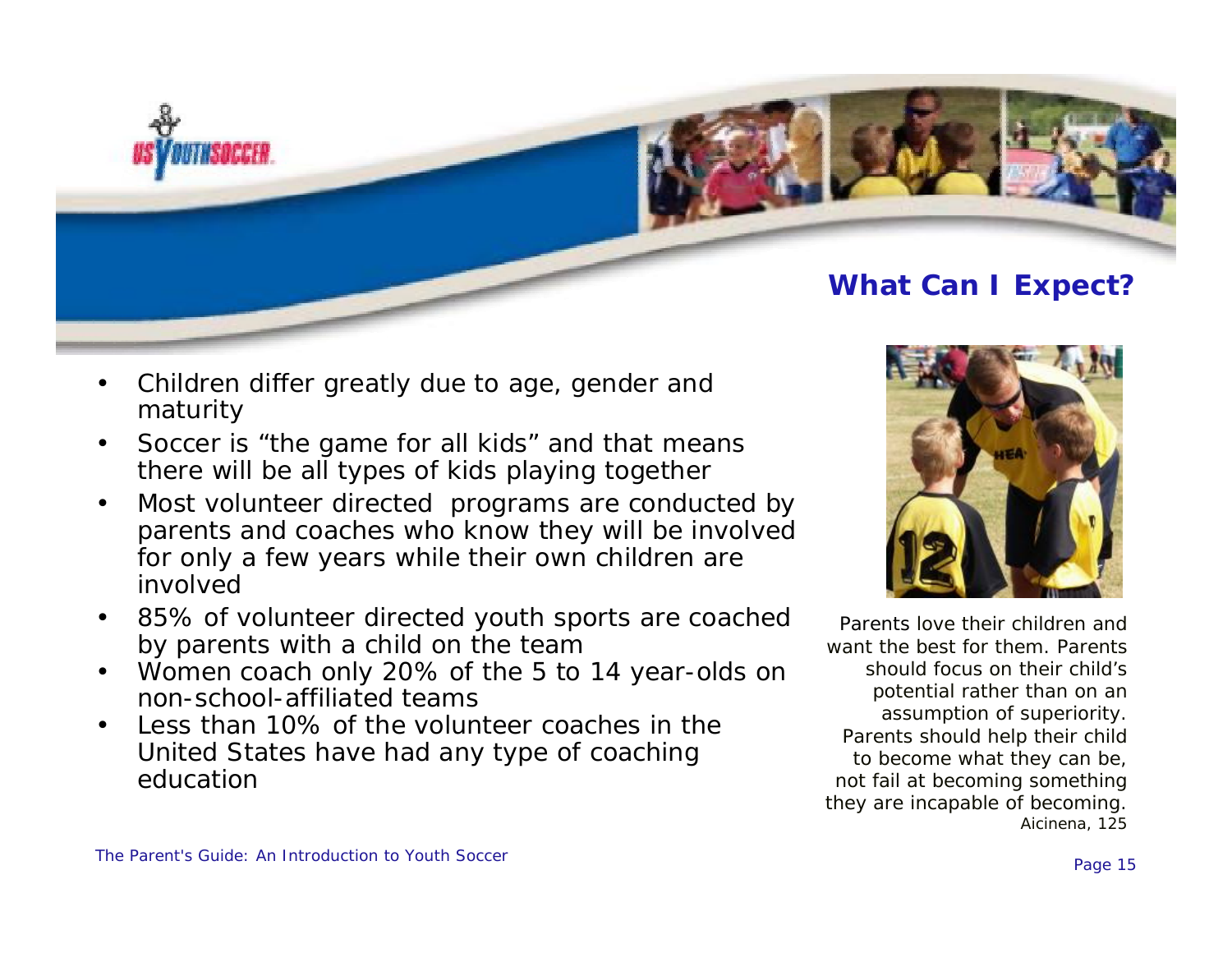![](_page_15_Picture_0.jpeg)

#### **You WILL Be Surprised?**

"Most children play to have fun and be with their friends. They do not play to entertain the adults, boost the adults' egos or improve the family's social status in the community." - Abrams, 2002

- • Young players cry immediately when something is hurt. Some cry even when something is not hurt
- • Somebody will come off the field in need of a toilet. Somebody will stay on the field in need of a toilet (U8)
- • A model rocket that is launched from a nearby field will get 99% of the players' attention
- • Some players will wear their uniform to bed, to school and everywhere else
- •A player will forget to go on the field, another will forget to go off
- • Players will still stop and laugh if the referee gets hit in the backside with the ball during a game – they are not competing, they are having fun
- • If you drive some one else's child to a game, he/she may not remember after the game to look for you to get home

The Parent's Guide: An Introduction to Youth Soccer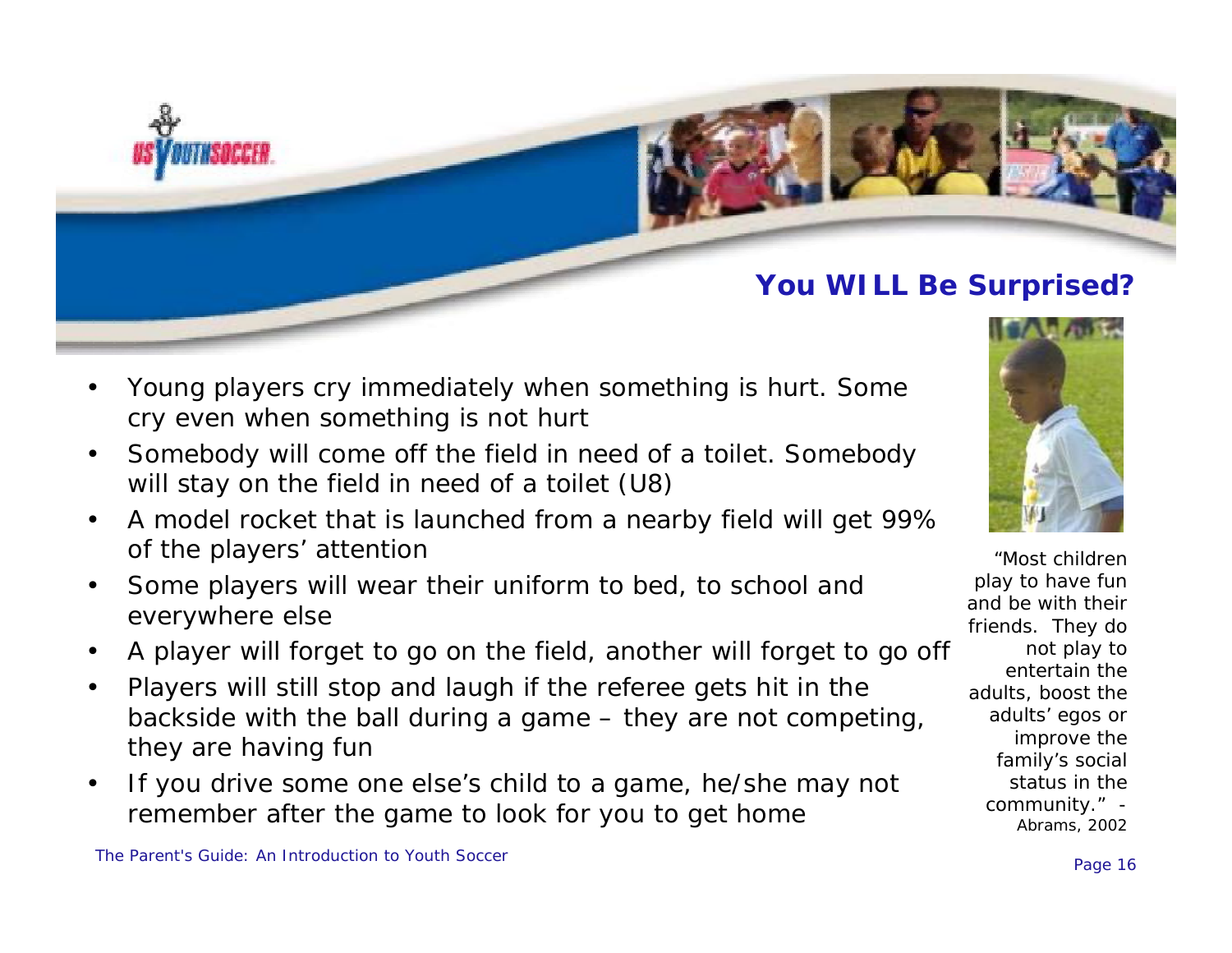![](_page_16_Picture_0.jpeg)

#### **What Does My Player Need?**

- **1. BALL** Each child should have his or her own age appropriate ball and bring it to team practice.
- **2. SHIN GUARDS** An absolute requirement for games, should also be worn for all practices, the pull-on "legging" type with foam padding protecting the front of the leg from ankle to shin.
- **3. SOCCER SHOES** Recommended, but not required by most clubs. Soccer cleats for most recreational play must be rubber or molded plastic (no metal cleats), and no less than 3/8 inch in diameter. Baseball or football type shoes with square or rectangular cleats are not legal for soccer.
- **4. WATER BOTTLE** (with child's name on it) Fresh water should be available to your child at each practice and game.
- **5. SHIRTS, SOCKS, SHORTS** One or more of these items may be provided for each player by your local club. Be sure you are aware of your club's policies for games and practices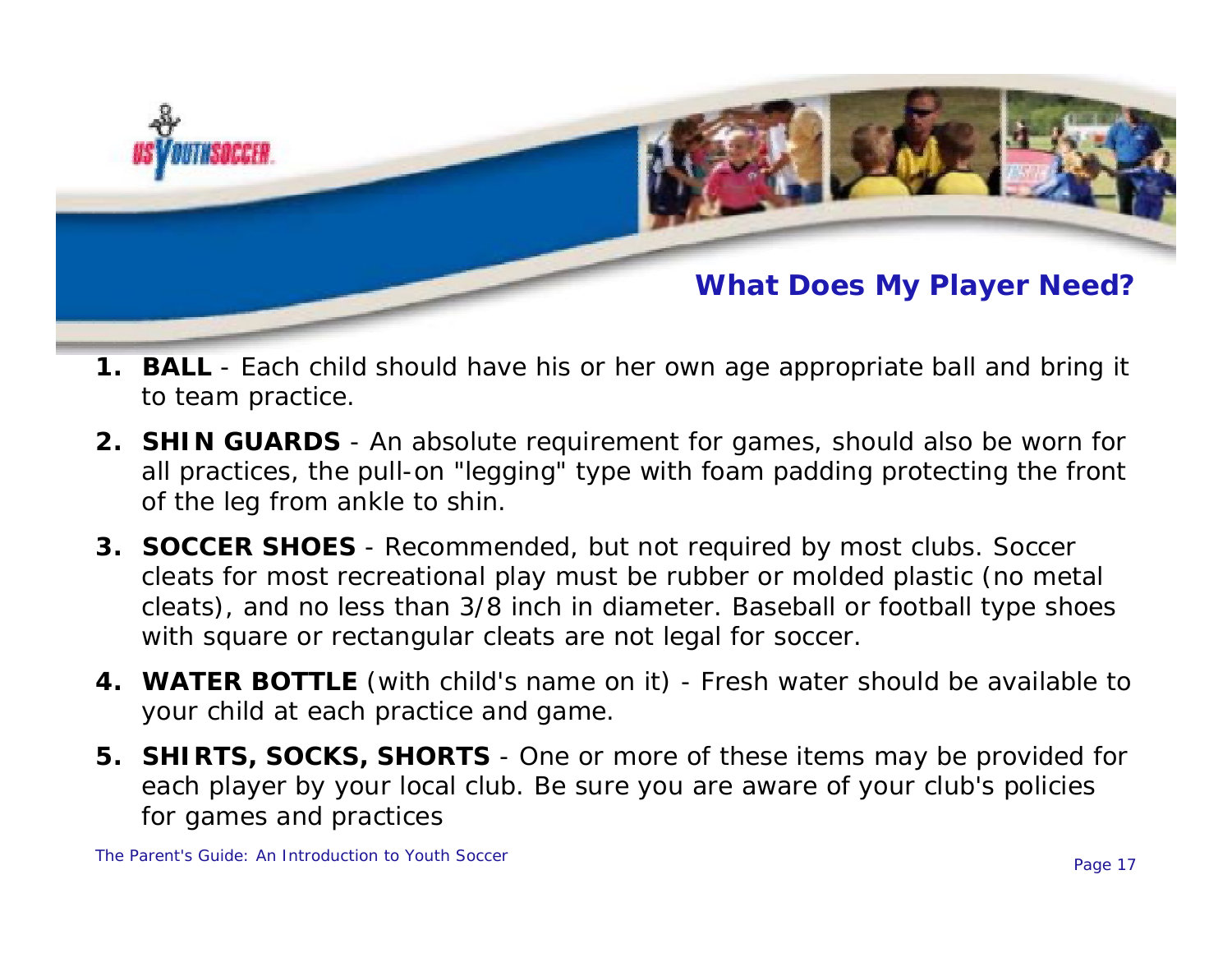![](_page_17_Picture_0.jpeg)

#### **What Is a "Practice"?**

#### **Warm-up**

- •Enthusiastically sets the tone for fun.
- •The warm-up prepares the mind and body for upcoming activities.
- • Young players need very little stretching, but it is a good habit for them to begin at an early age.
- • Warm-ups encourage each player to uses a ball and often incorporate games and exercises that emphasize a lot of touches and dribbling

#### **Individual Activities**

- • Fun filled activities that emphasize technical development. Remember this is the discovery age. Lots of ball contacts.
- •Activities are appropriate for the skills and ages of the players.
- •The coach should be conducting a number of short and different activities.
- •Remember a child's attention span is limited.

The Parent's Guide: An Introduction to Youth Soccer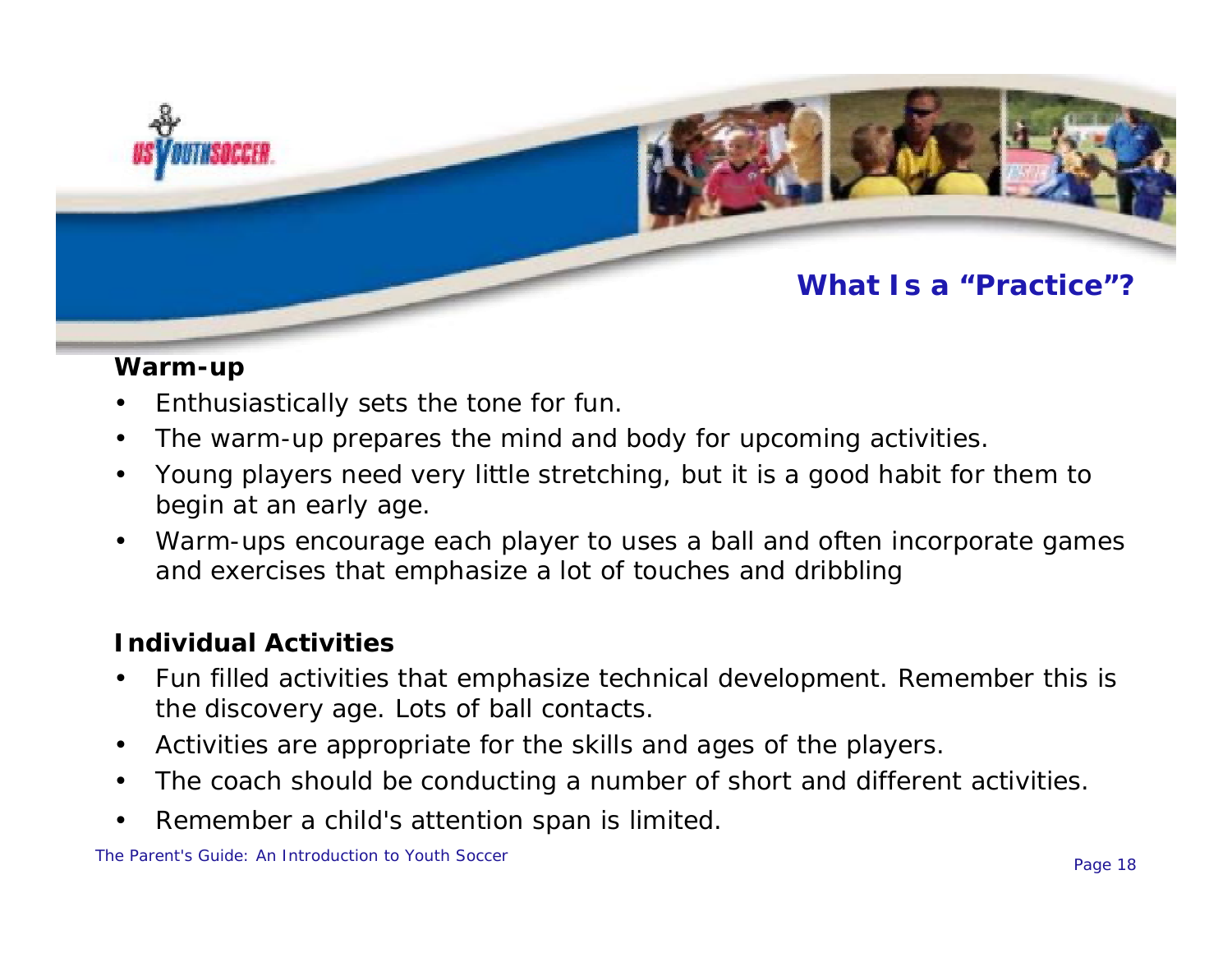![](_page_18_Picture_0.jpeg)

#### **What Is a "Practice"?**

"With few exceptions, parents can be invaluable allies if they really know that a coach's first priority is the health, safety and development of their child." Robert Cobb, University of Maine

#### **Group Activities**

- •Group games are an extension of the individual activity.
- • Groups are small to allow for the most ball contact and players are involved in the game as much as possible, so they are not standing around in lines awaiting their turn.

#### **"The Game"**

- • Designed to familiarize the players with the varying aspects of the game. Kids want to play and have fun. After a brief explanation and/or demonstration quickly get the players playing.
- • Small-sided games (e.g. 4 v 4) to help keep everyone involved. Activities are organized to progress into controlled scrimmages and then into an open scrimmage.
- •Remember, the kids signed up to play soccer!

The Parent's Guide: An Introduction to Youth Soccer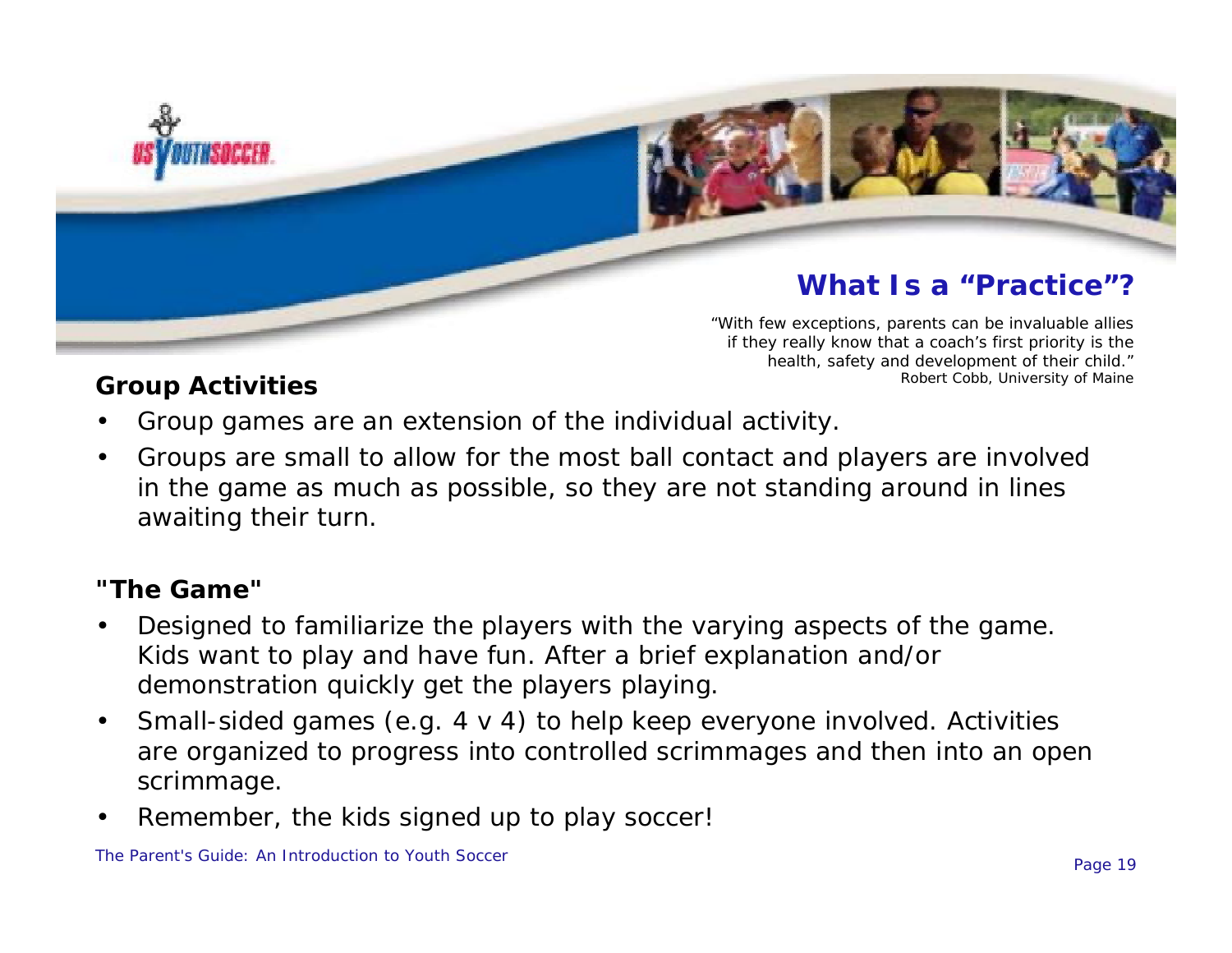![](_page_19_Picture_0.jpeg)

#### **Teaching Sportsmanship**

#### **Here are six things you can do to show your child (and other parents) what being "a good sport" means:**

- • Cheer for all the children, even those on the other team. What a surprising difference it can make on the sidelines and in the stands when parents make an effort to applaud a good effort or a fine play - no matter who makes it.
- •Talk to parents of the other team: They are not the enemy.
- • Be a parent, not a coach: resist the urge to critique. Children dread their parent going over their performance in detail, pointing out all their mistakes. Sometimes just being there shows your children what being a good parent is all about. Leave the coaching to the coaches: this includes motivating, psyching your child for practice, after game critiquing, setting goals, requiring additional training, etc.

"With few exceptions, parents can be invaluable allies if they really know that a coach's first priority is the health, safety and development of their child." Robert Cobb, University of Maine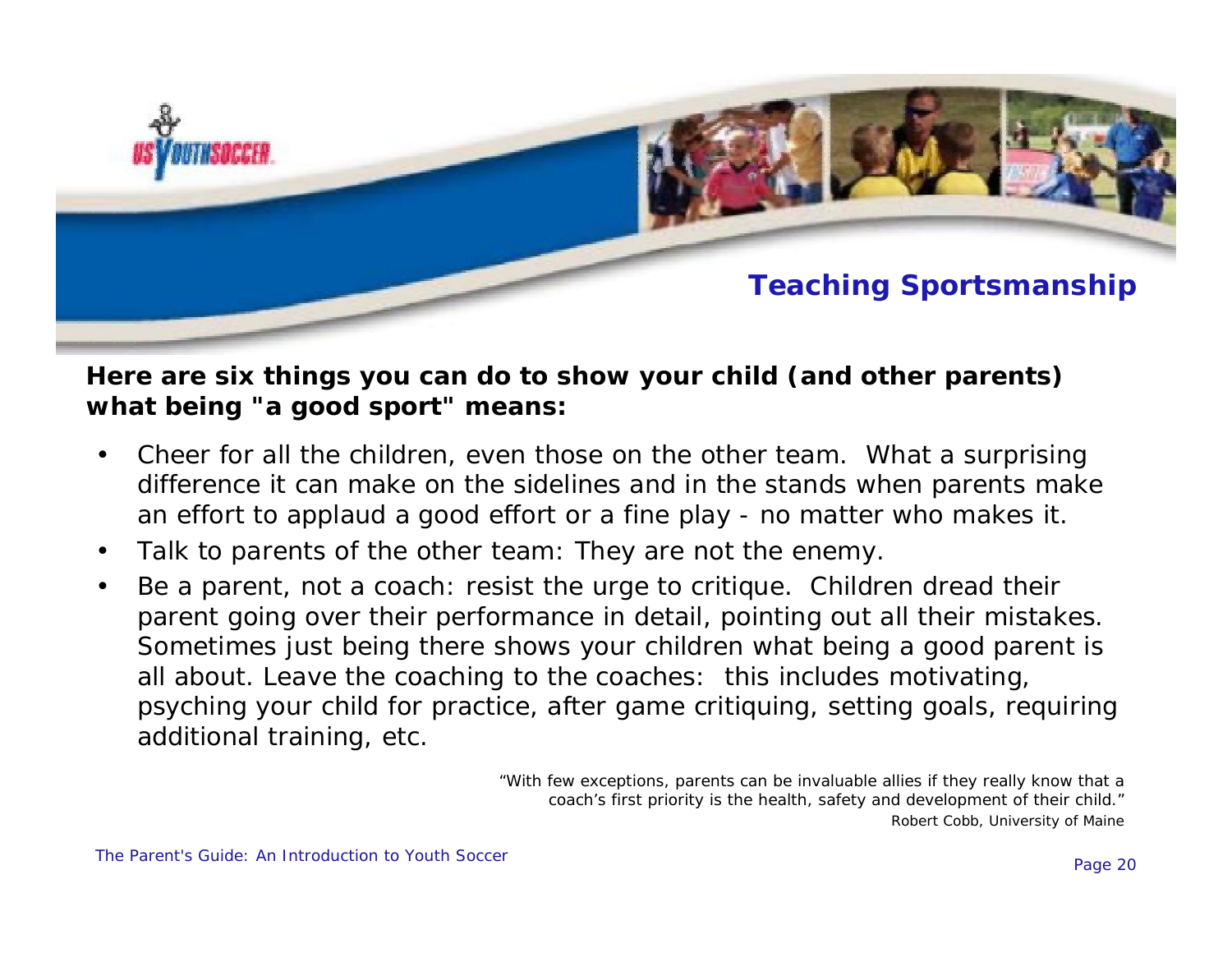![](_page_20_Picture_0.jpeg)

#### **Teaching Sportsmanship**

- • Thank the officials - Find a few moments to compliment the officials for their hard work after a game (especially if your child's team loses) you will be rewarded with the pleasure of seeing a surprised smile in return.
- • Keep soccer in its proper perspective: Soccer should not be larger than life for you. If your child's performance produces strong emotions in you, suppress them. Remember your relationship will continue with your children long after their youth soccer days are over. Keep your goals and needs separate from your child's experience.
- •Have fun: That is what the children are trying to do!

"One reason kids love video games so much is that they can each pick their own level of challenge."

Lenny Wiersma, Center for the Advancement of Responsible Youth Sports

![](_page_20_Picture_7.jpeg)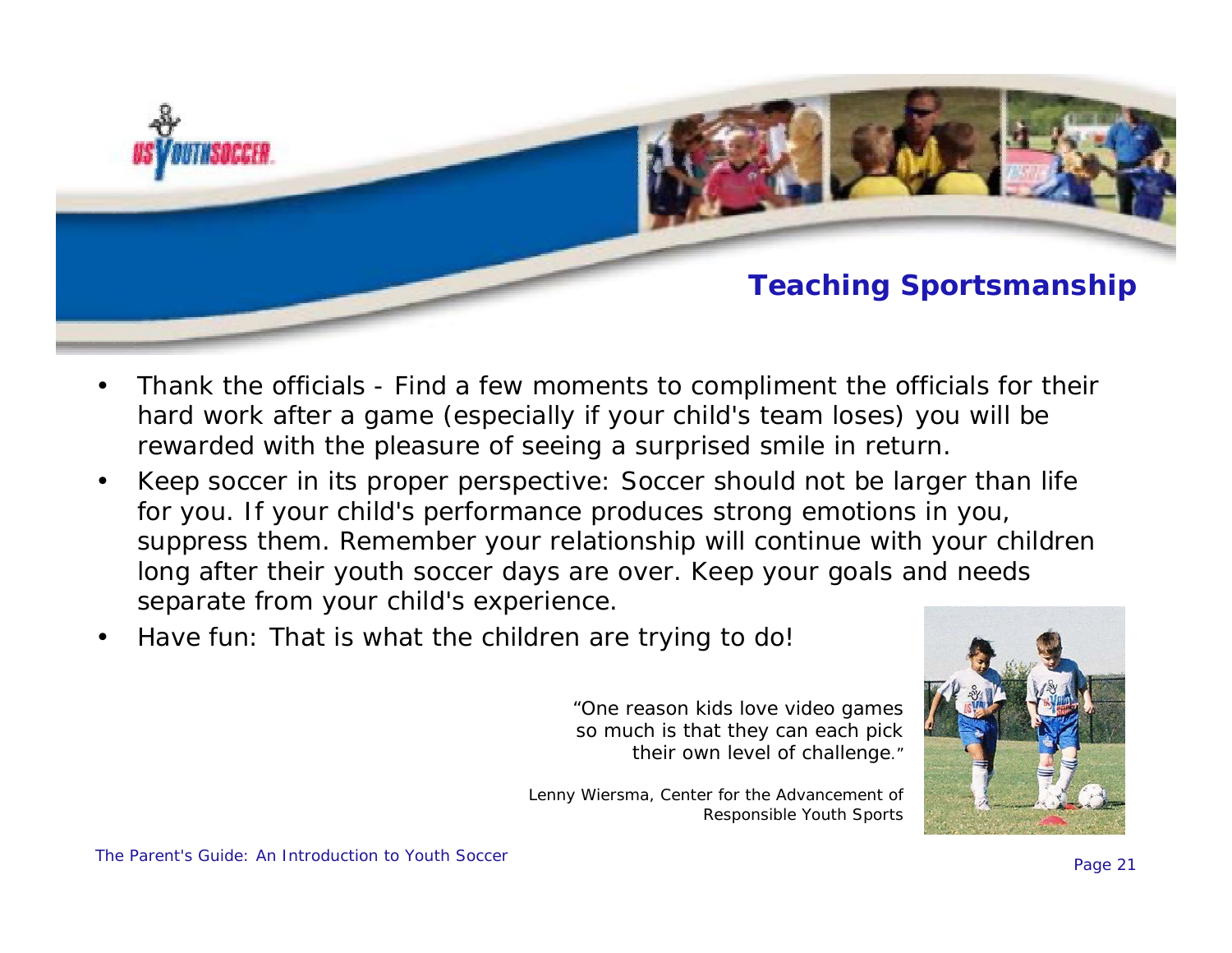![](_page_21_Picture_0.jpeg)

#### **Sideline Behavior**

- • Children want cheerleaders to applaud their success, not adults yelling instructions. Think of the soccer field as a playground and not as a sports venue.
- • What's appropriate at a sport stadium with adult athletes is NOT appropriate for young children at play.
- •Focus on the process of playing and not the outcome.

"When watching a youth sports game, if you can't carry on a normal conversation with the person next to you then you're probably paying too much attention to the game." - Bigelow, Moroney, & Hall, 2001

![](_page_21_Picture_6.jpeg)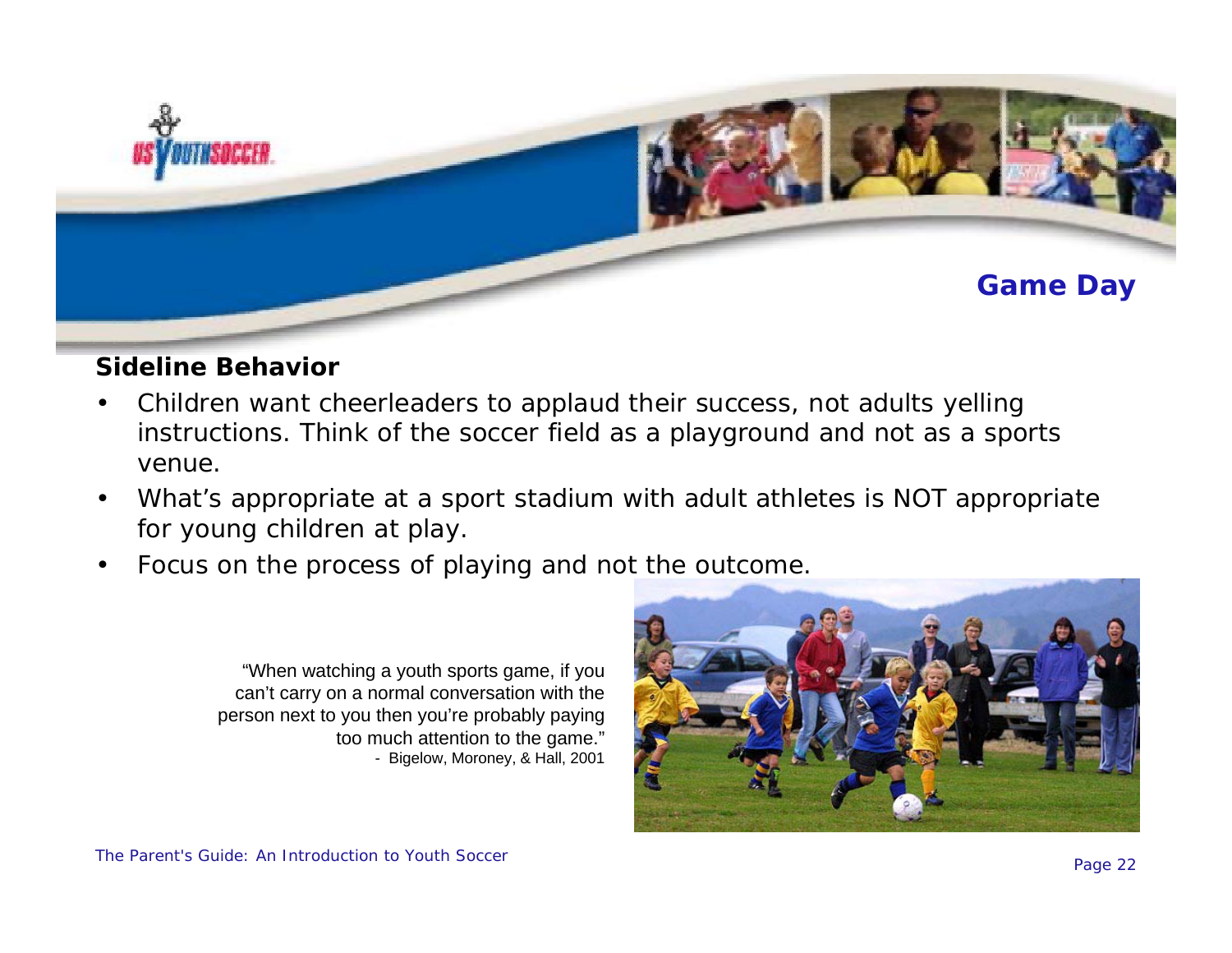![](_page_22_Picture_0.jpeg)

#### **Friends NOT Enemies**

#### **Sideline Behavior**

- • Unlike the adult games, kids playing soccer do not see the other team as the enemy. The other team is full of their friends – friends from their school, their place of worship, their neighborhood. They are likely to be playing together in your backyard or in your den after the game.
- • Cheer ANY and ALL success on the field. It DOES NOT matter what player OR team. They are all kids and they want you there to see them play.

"A good way to determine whether the sideline comments are helpful and supportive is to ask the children what they prefer to hear on the sideline, if anything."

- Developing Decision Makers

![](_page_22_Picture_7.jpeg)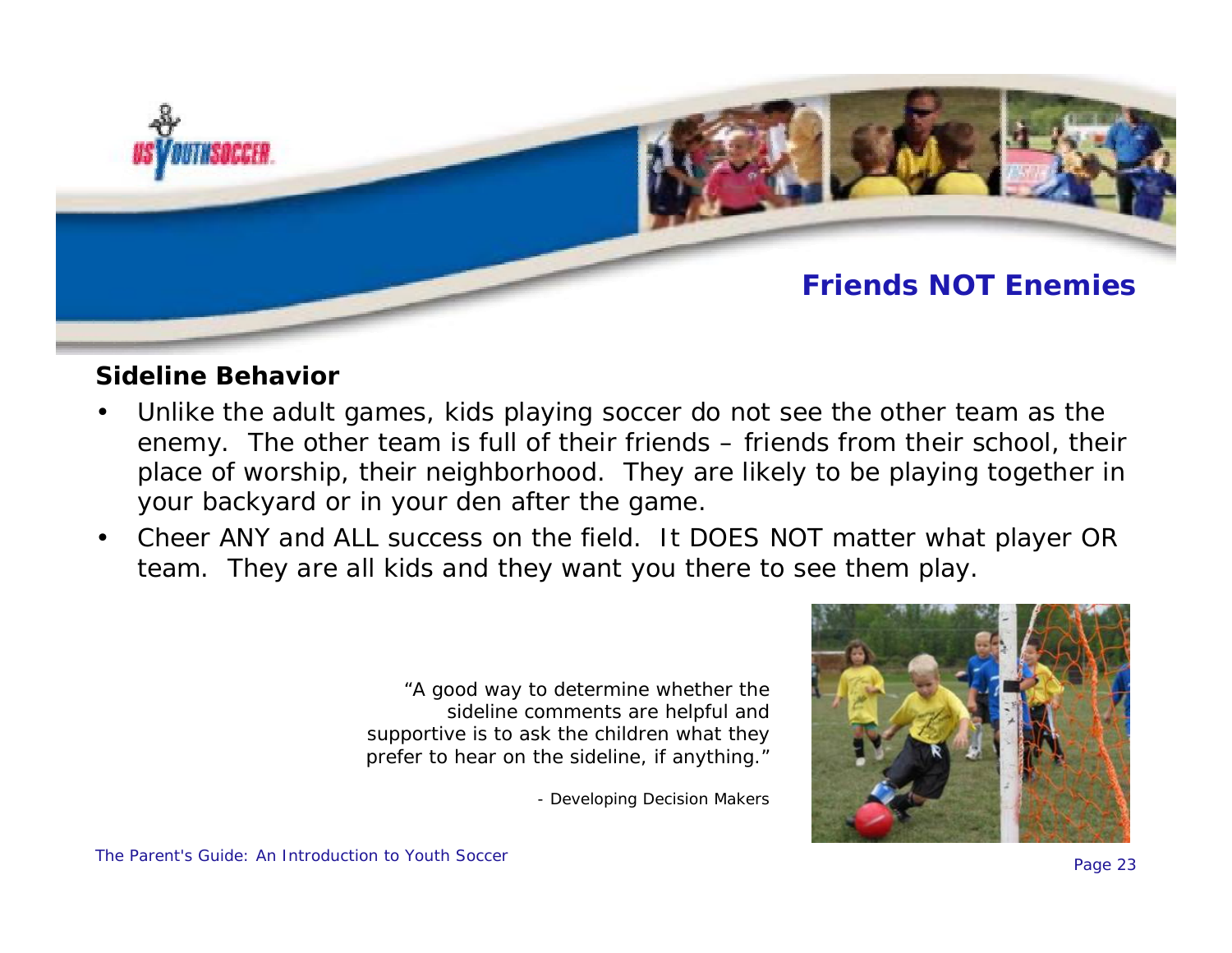![](_page_23_Picture_0.jpeg)

#### **Kids Don't Care Who Wins**

"Asked what embarrasses them most, every single child surveyed listed parents hollering plays or instructions from the sideline or stands." Mom's Team com

#### **Sideline Behavior**

- •Don't keep score, the kids don't regard it as that important.
- • Don't care who wins or loses, they are having fun and that is the objective NOT winning or losing.

*Note: Winning can become more important as the child develops; for that reason, administrators seek to form balanced teams to create equal opportunities to win and lose.*

"Youth sports provide an ideal avenue for early exposure to setback and allows supportive adults to offer guidance with the stakes not nearly as high as they will be sometimes later on in life." **-** Abrams

![](_page_23_Picture_8.jpeg)

**What is FUN for them is more important than what is FUN for you!**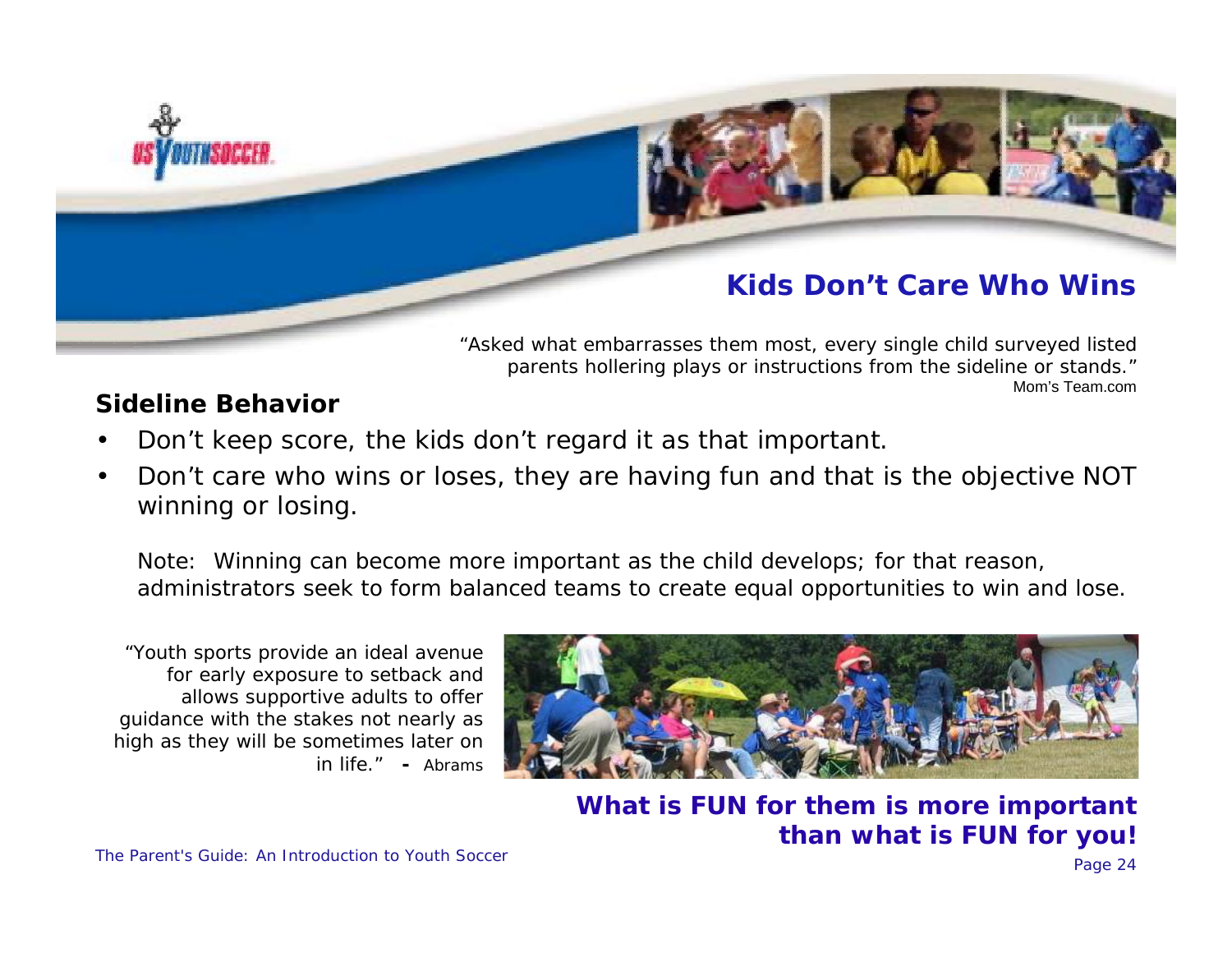![](_page_24_Picture_0.jpeg)

#### **The Ride Home**

- •**Never reward** what you perceive as success
- •**Never punish** what you perceive as failure
- • **Don't evaluate** your child's performance, he or she is playing to have fun, not to earn a grade! If he/she had fun, the day was a success
- • **Meet your child's needs:** remember the questions you asked and the answers you got as to why your child is playing soccer

"The youngsters are a captive audience in the back seat on the way home, but they deserve to ride in peace without being unwilling victims of their parents' "station wagon syndrome."

![](_page_24_Picture_7.jpeg)

Abrams, 2002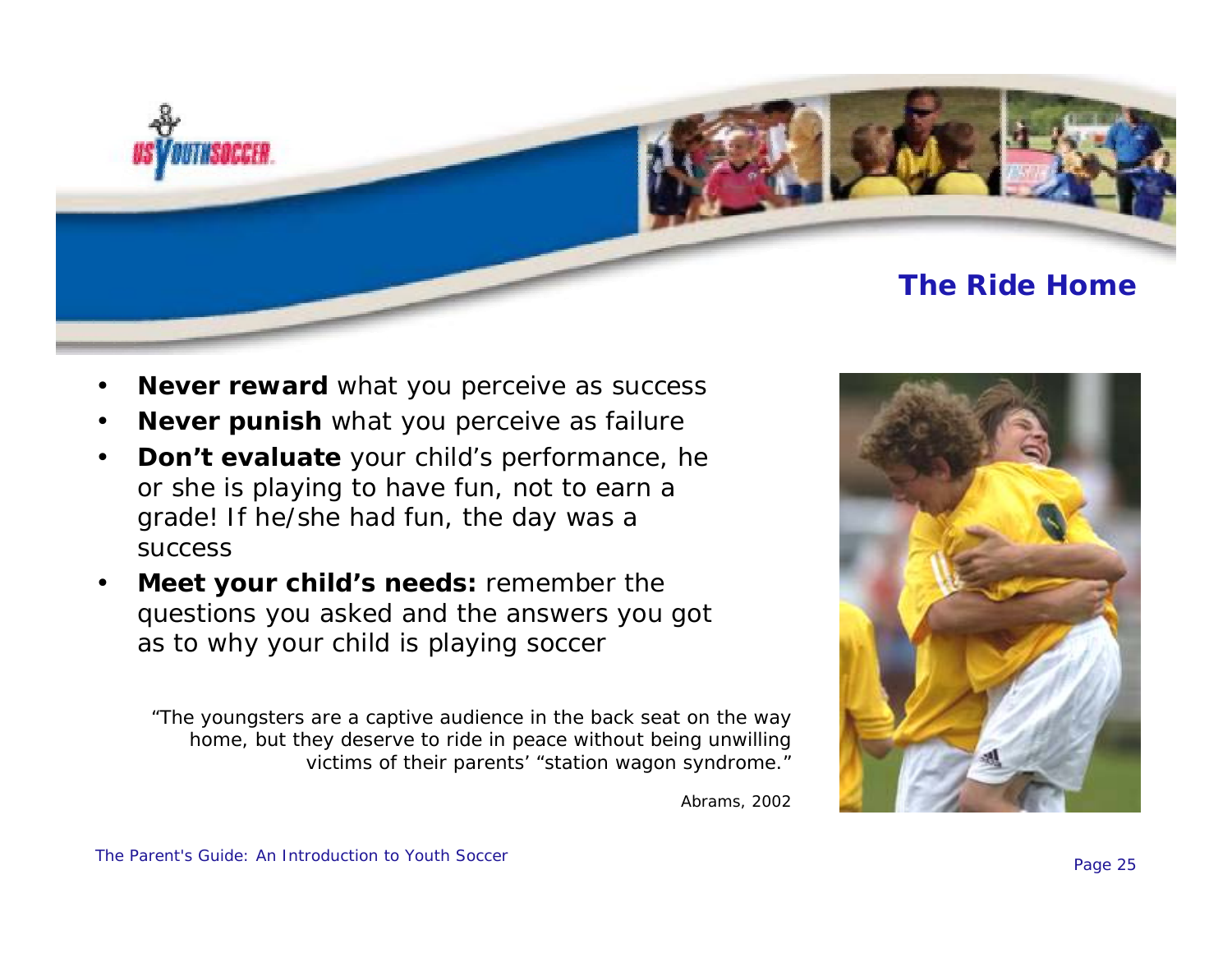![](_page_25_Picture_0.jpeg)

#### **Good Questions on the Way Home**

"If parents receive one-word answers or silence, they can be sure that their child feels trapped with no way out." Silby, 2000

- •**Did you have fun today?**
- • **What did you think you did well today?**
- •**Did you learn any new moves?**

*If you are greeted with the sound of silence, give off the gentle sounds of approval, be sure he/she knows you there for him/her.*

> "Parents need to understand that the period following practice and competition is a crucial time for a young athlete. It's important she be given the freedom to process it on her own." - Silby, 20 00

![](_page_25_Picture_8.jpeg)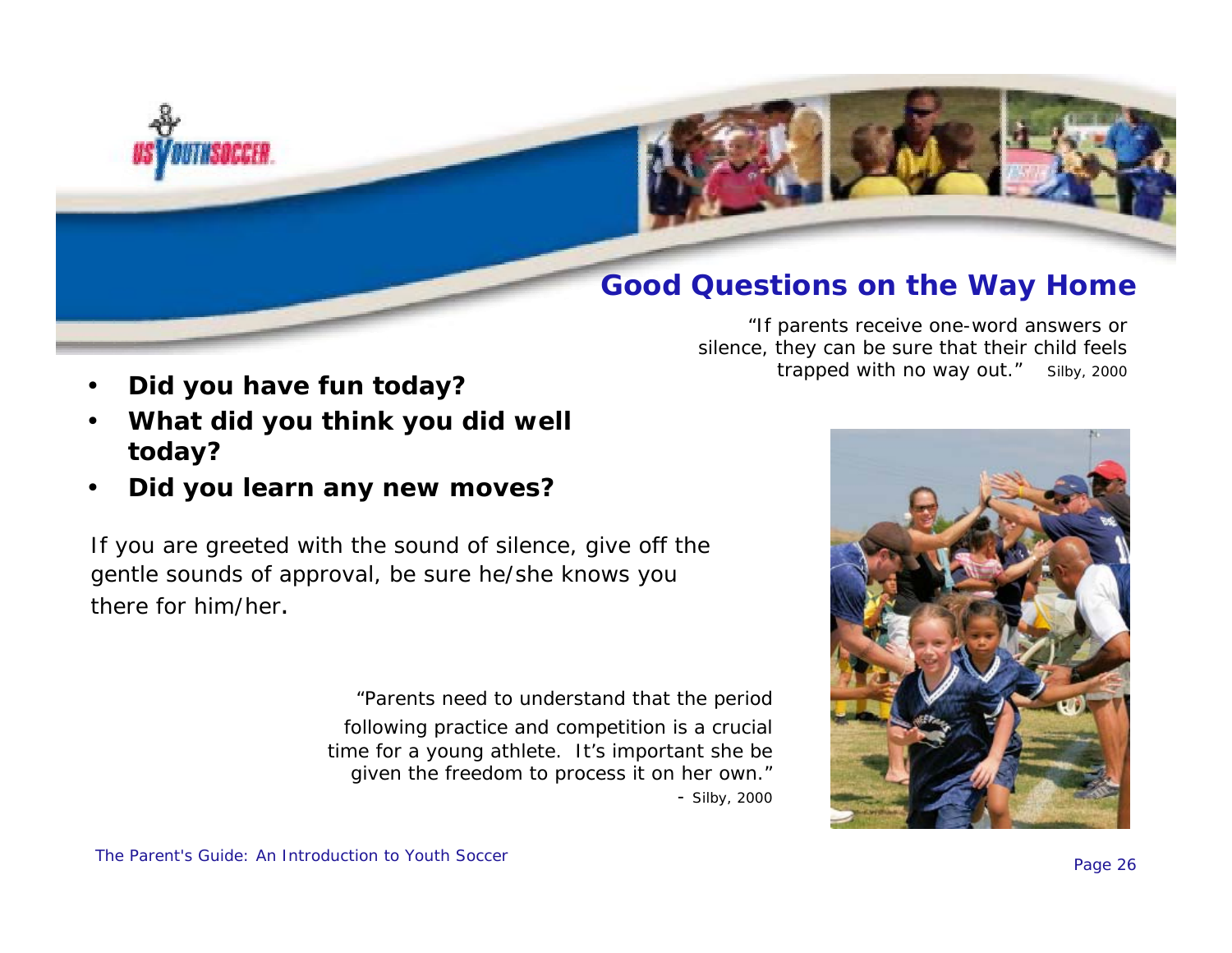![](_page_26_Picture_0.jpeg)

#### **Dealing with the Coach**

![](_page_26_Picture_3.jpeg)

"What often happens in the parent-coach relationship is that the parents become critical of the "poor job" the coach is doing. They complain to their spouses and other parents, often in front of their children. This serves to undermine what authority and "expert" knowledge the coach may have had in the beginning. This results in greater challenges for the coach. In such a case, those engaging in vociferous complaints are contributors to the problems challenging the coach." Aicinena, 27

- •**Let the coach - coach**
- • **Ask the coaching philosophy, team rules and guidelines**
- • **When to ask questions -** Don't ask questions during a game or in front of a small group that you wouldn't want asked of you.
- • **Ask the coach how you can help, during practice and games –** Get involved.
- • **Be supportive -** Always role model positive behavior, support the program.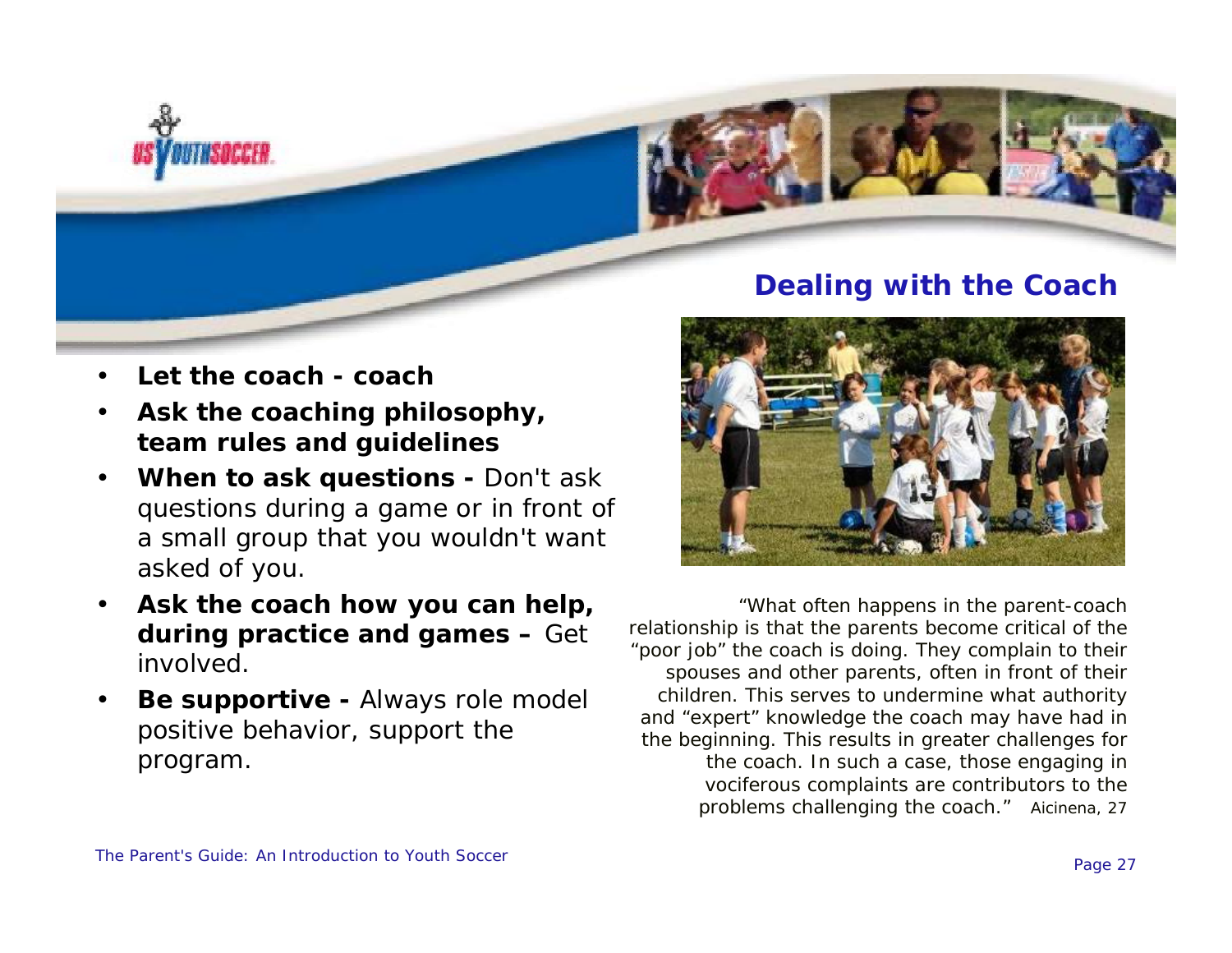![](_page_27_Picture_0.jpeg)

### **Conflicting Agendas**

![](_page_27_Picture_2.jpeg)

If your child were truly one of the best players, how would the coach benefit by not playing him/her? Aicinena, 124

- •to have fun
- •friends are playing
- •mom said so
- •time away from mom and dad
- •get player in shape

#### **Why is the coach, coaching?**

- •their child is playing
- •wants to be in charge
- • wants to show the players all the skills they have learned over their career
- •because they enjoy and have fun with the kids
- •to give back to the game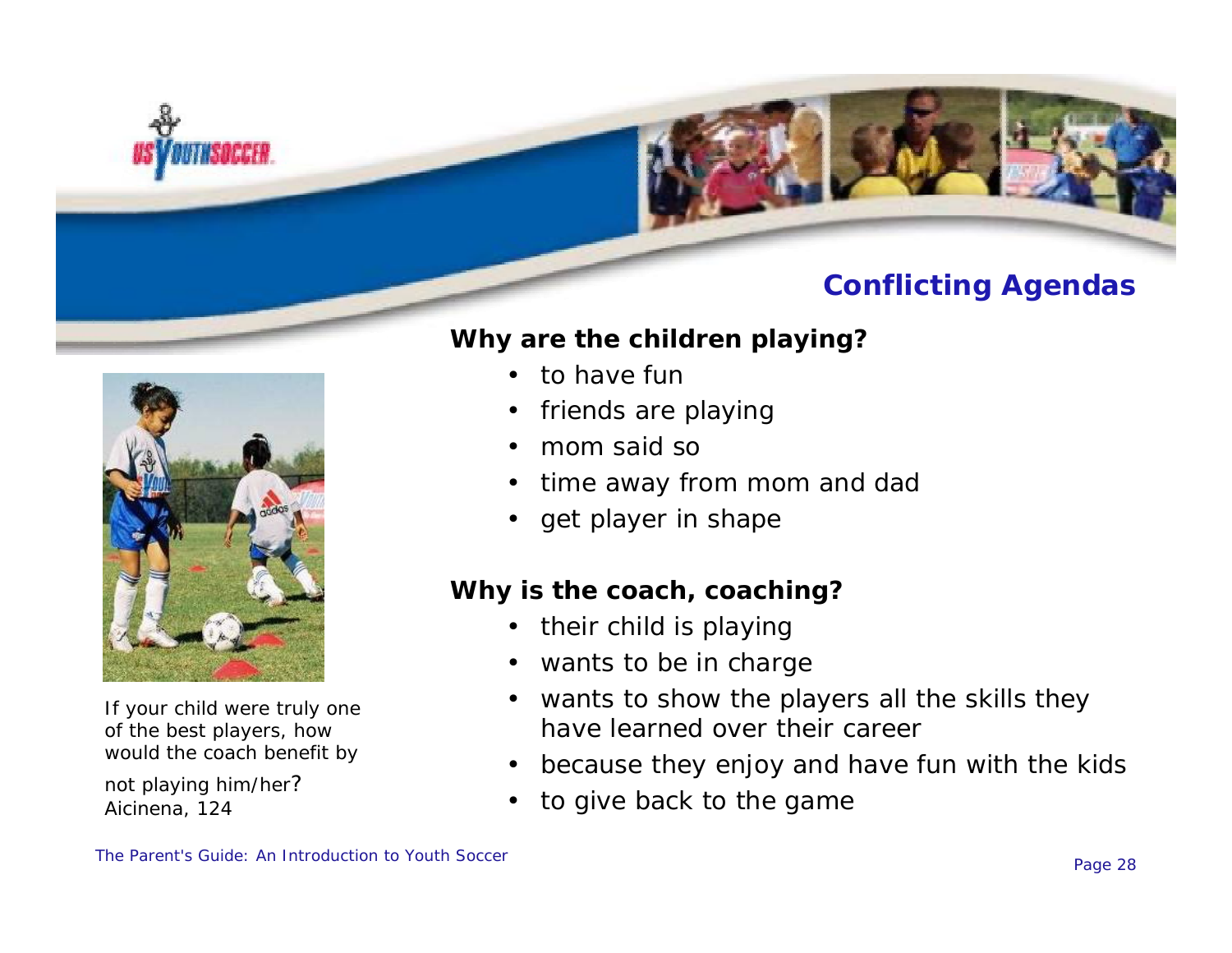![](_page_28_Picture_0.jpeg)

#### **What about Referees?**

#### **Everyone sees the play differently.**

- • The main goal of the referee is to make the game safe and fun for the children.
- • Being a referee is not as easy as it appears. They are another coach on the field for small sided games.
- • Remember, many referees are brothers and sisters of soccer players or soccer players themselves. Others are fellow parents trying to just help youth soccer players have FUN!
- • Recognize that the referee is doing his/her best. It may not be what you saw, but the goal is to let the game be played so that children can have FUN!.

![](_page_28_Picture_7.jpeg)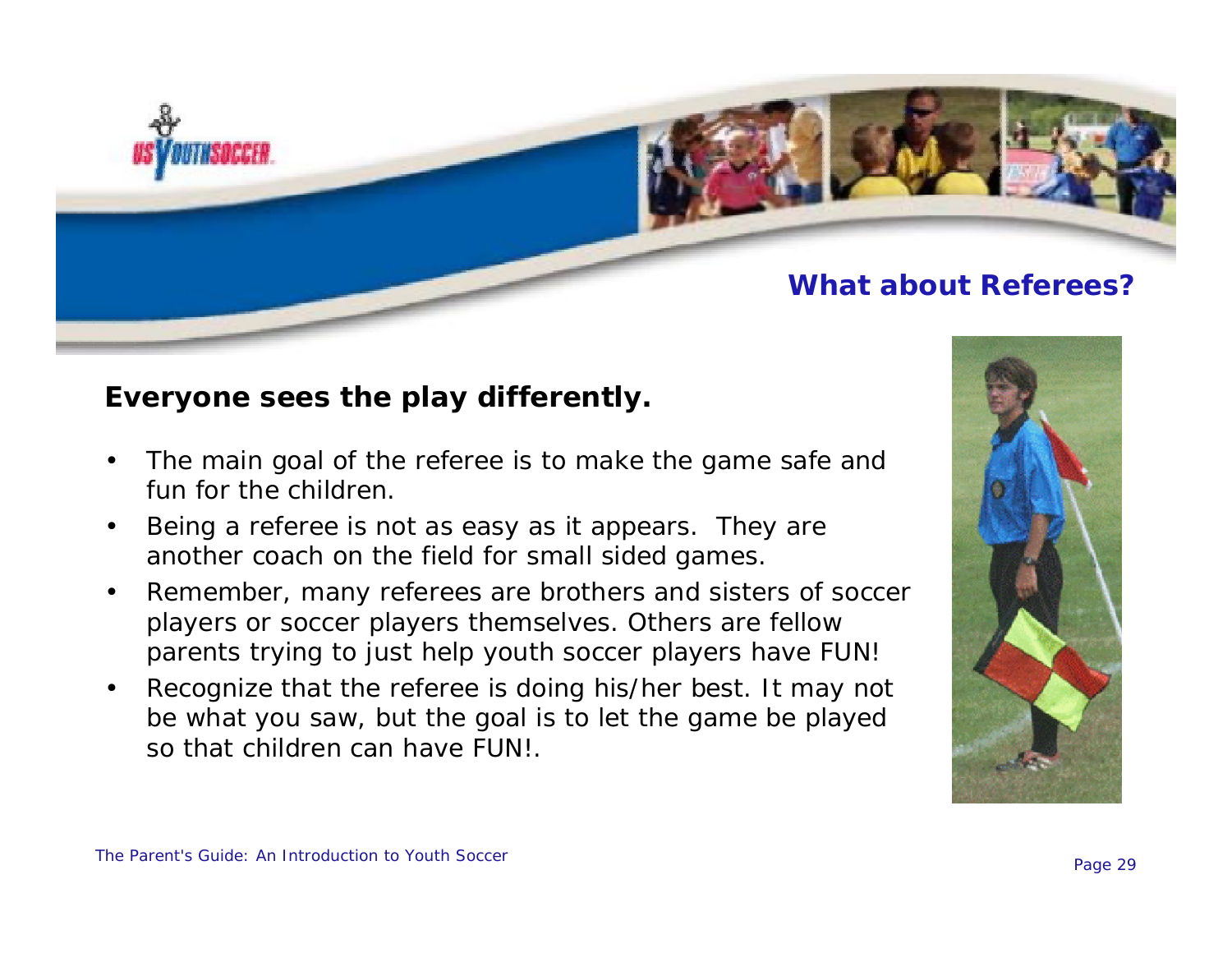![](_page_29_Picture_0.jpeg)

![](_page_29_Picture_1.jpeg)

#### **Let the Referee Call the Game**

#### **Referees deserve respect and support too!**

- • Helping the referee to call the trip or a foul only confuses children.
- • Disagreeing hurts you child's respect for the referee, and may hurt the view of the referee towards your child's team.
- • Criticism causes referees to quit rather than become better. Many referees quit due to being yelled at by parents.
- • As you cheer for the players, cheer for the referees too.

![](_page_29_Picture_8.jpeg)

"Parents and coaches need to remember that if officials can hear profanity and other verbal abuse directed at them when a call goes against the team, the children on the field can also hear it."

Abrams, 2002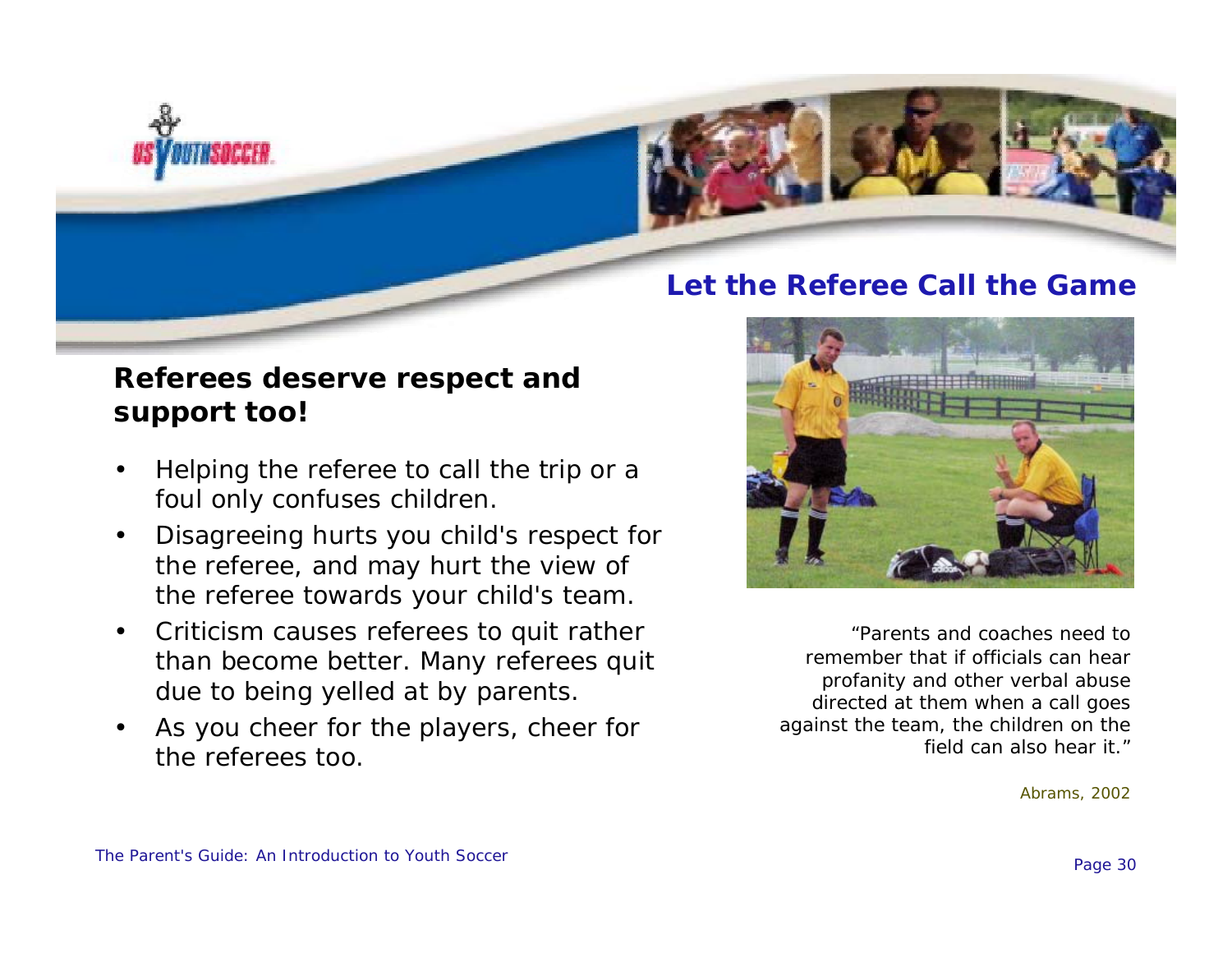![](_page_30_Picture_0.jpeg)

#### **Resources & Credits**

**US Youth Soccer Coaching Committee**

**US Youth Soccer Coaching Education Department**

**US Youth Soccer Parent Education Task Force**

**Kentucky Youth Soccer Parent Education Program**

*"The Challenges Facing Parents and Coaches in Youth Sports: Assuring Children Fun and Equal Opportunity",* Douglas E. Abrams, Villanova Sports and Entertainment Law Journal

*"Through the Eyes of Parents, Children, and a Coach: A Fourteen-Year Participant-Observer Investigation of Youth Soccer",* Steven Aicinena

"*Games Girls Play*", Caroline Silby

"*Sports Done Right*" TM - The Maine Center for Sport and Coaching www.mcsc.umaine.edu/sportsdoneright

"*Developing Decision Makers*", Dr. Lynn Kidman, www.ipcltd.com

*"Teaching Character through Sport: Developing a Positive Coaching Legacy" by Bruce Brown*

"*A Guide for Parents*" – Florida Youth Soccer

"Parent Booklet" - The Australian Sports Commission

"The Cheers and Tears", Shane Murphy, PhD.